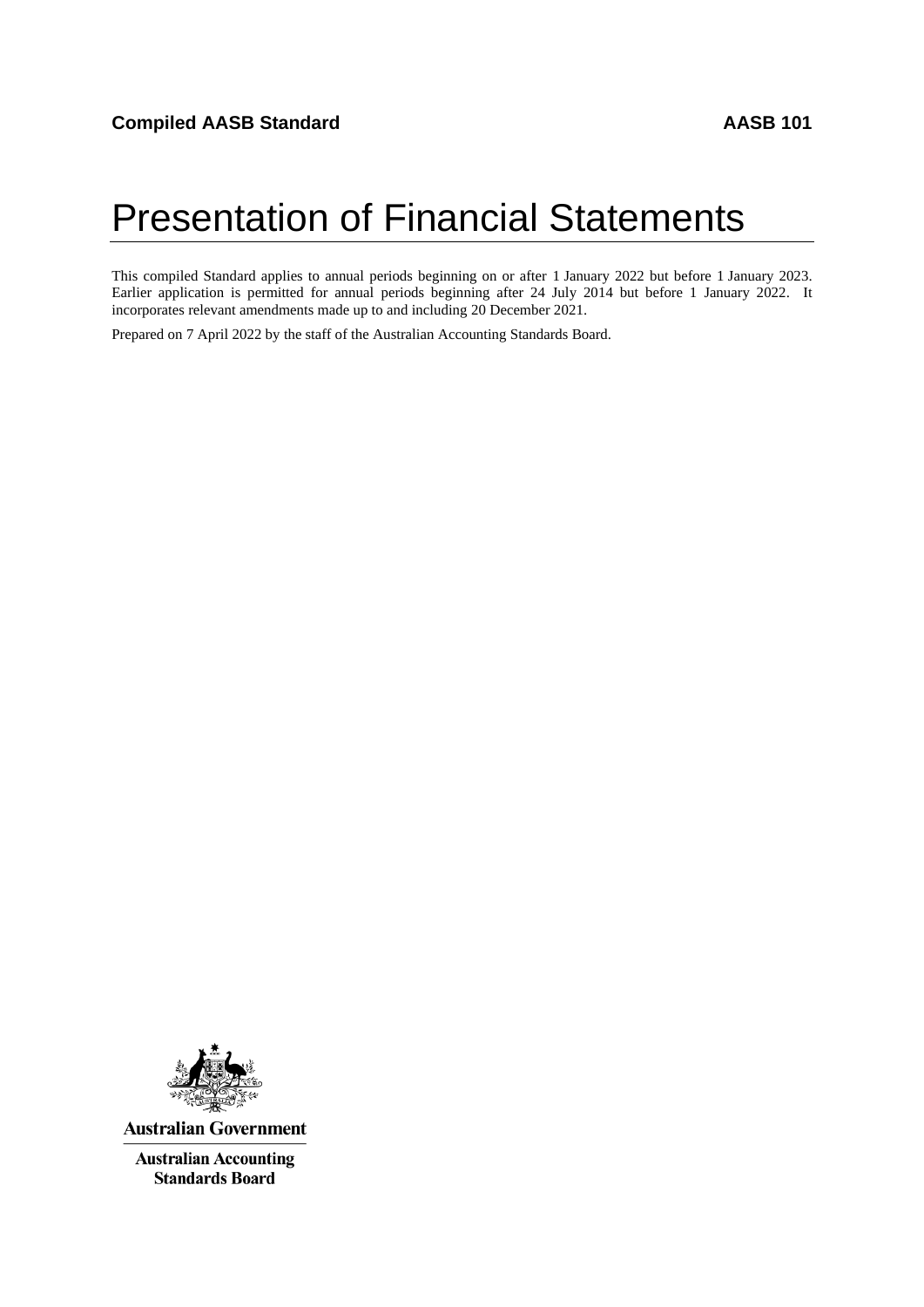# **Obtaining copies of Accounting Standards**

Compiled versions of Standards, original Standards and amending Standards (see Compilation Details) are available on the AASB website: www.aasb.gov.au.

Australian Accounting Standards Board PO Box 204 Collins Street West Victoria 8007 AUSTRALIA

Phone:  $(03)$  9617 7600<br>E-mail: standard@aasb. standard@aasb.gov.au Website: www.aasb.gov.au

# **Other enquiries**

| Phone:  | $(03)$ 9617 7600     |
|---------|----------------------|
| E-mail: | standard@aasb.gov.au |

### COPYRIGHT

© Commonwealth of Australia 2022

This compiled AASB Standard contains IFRS Foundation copyright material. Reproduction within Australia in unaltered form (retaining this notice) is permitted for personal and non-commercial use subject to the inclusion of an acknowledgment of the source. Requests and enquiries concerning reproduction and rights for commercial purposes within Australia should be addressed to The National Director, Australian Accounting Standards Board, PO Box 204, Collins Street West, Victoria 8007.

All existing rights in this material are reserved outside Australia. Reproduction outside Australia in unaltered form (retaining this notice) is permitted for personal and non-commercial use only. Further information and requests for authorisation to reproduce for commercial purposes outside Australia should be addressed to the IFRS Foundation at www.ifrs.org.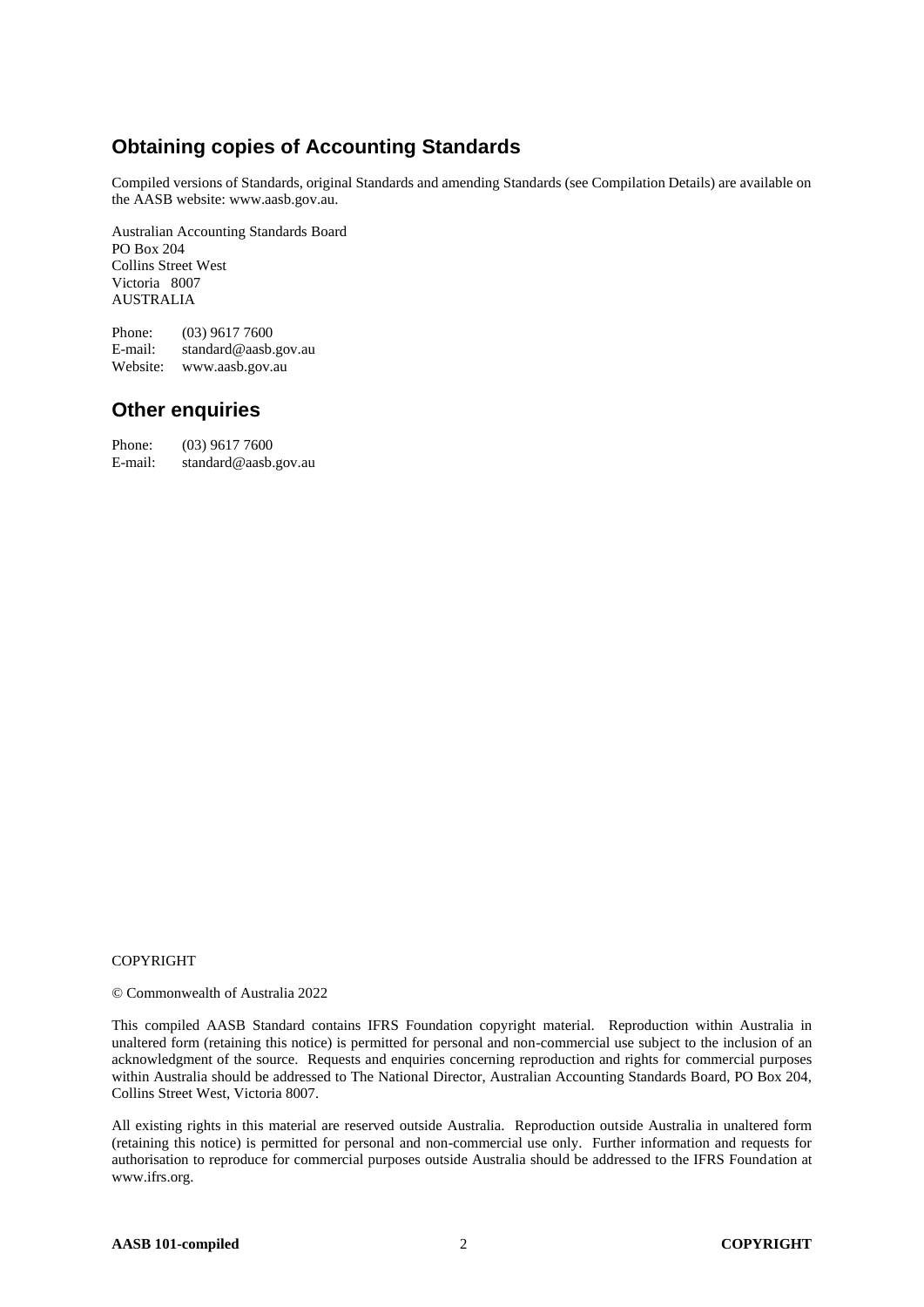# **Contents**

### COMPARISON WITH IAS 1

### **ACCOUNTING STANDARD AASB 101** *PRESENTATION OF FINANCIAL STATEMENTS*

|                                                                                                                     | from paragraph |
|---------------------------------------------------------------------------------------------------------------------|----------------|
| <b>OBJECTIVE</b>                                                                                                    | $\bf{l}$       |
| <b>SCOPE</b>                                                                                                        | 3              |
| <b>DEFINITIONS</b>                                                                                                  | 7              |
| <b>FINANCIAL STATEMENTS</b>                                                                                         |                |
| <b>Purpose of financial statements</b>                                                                              | 9              |
| <b>Complete set of financial statements</b>                                                                         | 10             |
| <b>General features</b>                                                                                             |                |
| Fair presentation and compliance with Standards                                                                     | 15             |
| Going concern                                                                                                       | 25             |
| Accrual basis of accounting                                                                                         | 27             |
| Materiality and aggregation                                                                                         | 29             |
| Offsetting                                                                                                          | 32             |
| Frequency of reporting                                                                                              | 36             |
| Comparative information                                                                                             |                |
| Minimum comparative information                                                                                     | 38             |
| Additional comparative information                                                                                  | 38C            |
| Change in accounting policy, retrospective restatement or reclassification                                          | 40A            |
| Consistency of presentation                                                                                         | 45             |
| <b>STRUCTURE AND CONTENT</b>                                                                                        |                |
| <b>Introduction</b>                                                                                                 | 47             |
| <b>Identification of the financial statements</b>                                                                   | 49             |
| <b>Statement of financial position</b>                                                                              |                |
| Information to be presented in the statement of financial position                                                  | 54             |
| Current/non-current distinction                                                                                     | 60             |
| Current assets                                                                                                      | 66             |
| <b>Current liabilities</b>                                                                                          | 69             |
| Information to be presented either in the statement of financial position or in the notes                           | 77             |
| Statement of profit or loss and other comprehensive income                                                          | 81A            |
| Information to be presented in the profit or loss section or the statement of profit or loss                        | 82             |
| Information to be presented in the other comprehensive income section                                               | 82A            |
| Profit or loss for the period                                                                                       | 88             |
| Other comprehensive income for the period                                                                           | 90             |
| Information to be presented in the statement(s) of profit or loss and other comprehensive income<br>or in the notes | 97             |
| <b>Statement of changes in equity</b>                                                                               |                |
| Information to be presented in the statement of changes in equity                                                   | 106            |
| Information to be presented in the statement of changes in equity or in the notes                                   | 106A           |
| <b>Statement of cash flows</b>                                                                                      | 111            |
| <b>Notes</b>                                                                                                        |                |
| Structure                                                                                                           | 112            |
| Disclosure of accounting policies                                                                                   | 117            |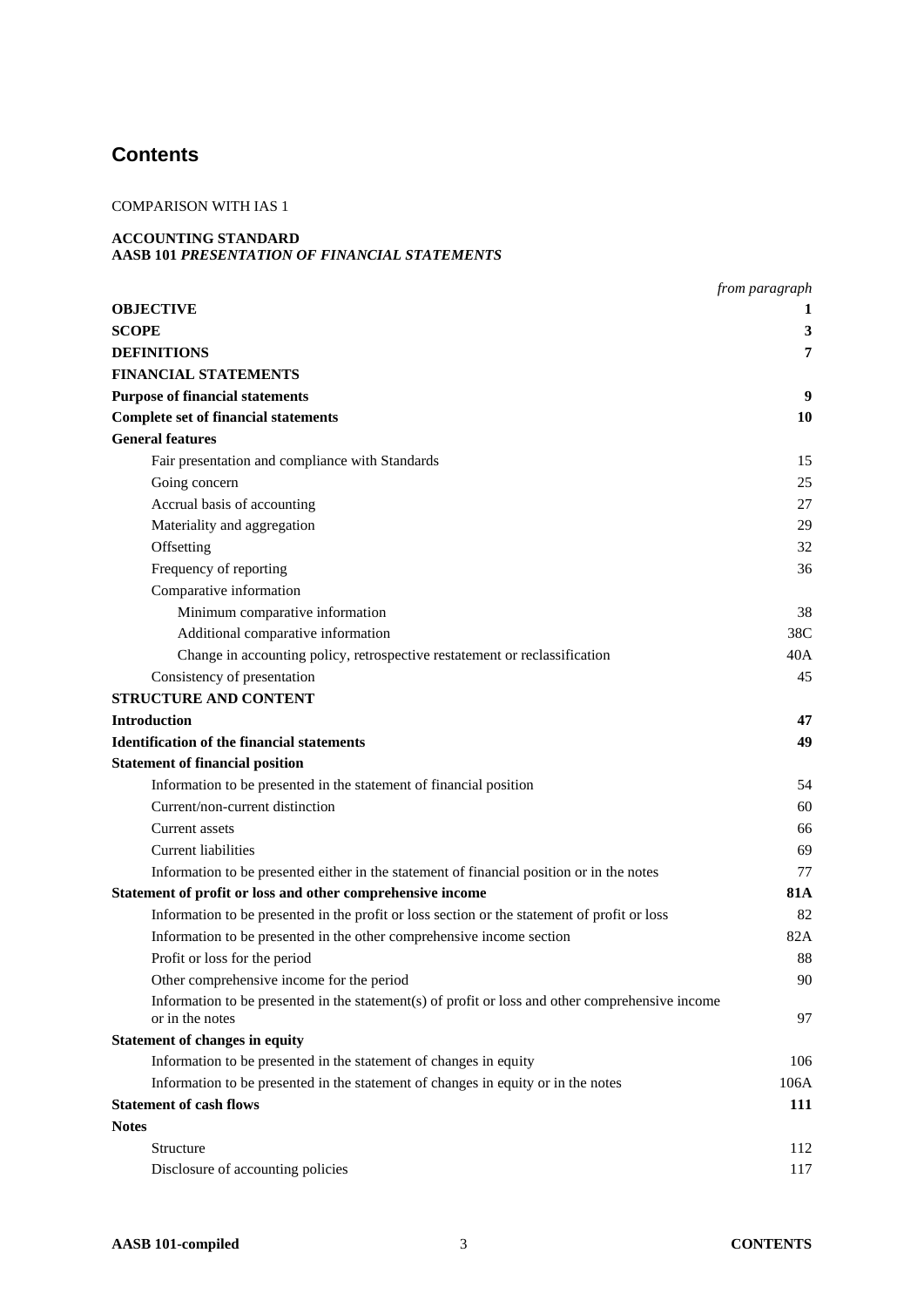| Sources of estimation uncertainty                              | 125      |
|----------------------------------------------------------------|----------|
| Capital                                                        | 134      |
| Puttable financial instruments classified as equity            | 136A     |
| Other disclosures                                              | 137      |
| TRANSITION AND EFFECTIVE DATE                                  | 139      |
| WITHDRAWAL OF IAS 1 (REVISED 2003)                             |          |
| <b>COMMENCEMENT OF THE LEGISLATIVE INSTRUMENT</b>              |          |
| WITHDRAWAL OF AASB PRONOUNCEMENTS                              | Aus140.2 |
| <b>APPENDICES</b>                                              |          |
| A Australian defined terms                                     |          |
| <b>B</b> Australian simplified disclosures for Tier 2 entities |          |
| <b>COMPILATION DETAILS</b>                                     |          |
| DELETED IAS 1 TEXT                                             |          |
|                                                                |          |

**AVAILABLE ON THE AASB WEBSITE Implementation guidance on IAS 1 Basis for Conclusions on IAS 1**

Australian Accounting Standard AASB 101 *Presentation of Financial Statements* (as amended) is set out in paragraphs 1 – Aus140.2 and Appendices A and B. All the paragraphs have equal authority. Paragraphs in **bold type** state the main principles. AASB 101 is to be read in the context of other Australian Accounting Standards, including AASB 1048 *Interpretation of Standards*, which identifies the Australian Accounting Interpretations, and AASB 1057 *Application of Australian Accounting Standards*. In the absence of explicit guidance, AASB 108 *Accounting Policies, Changes in Accounting Estimates and Errors* provides a basis for selecting and applying accounting policies.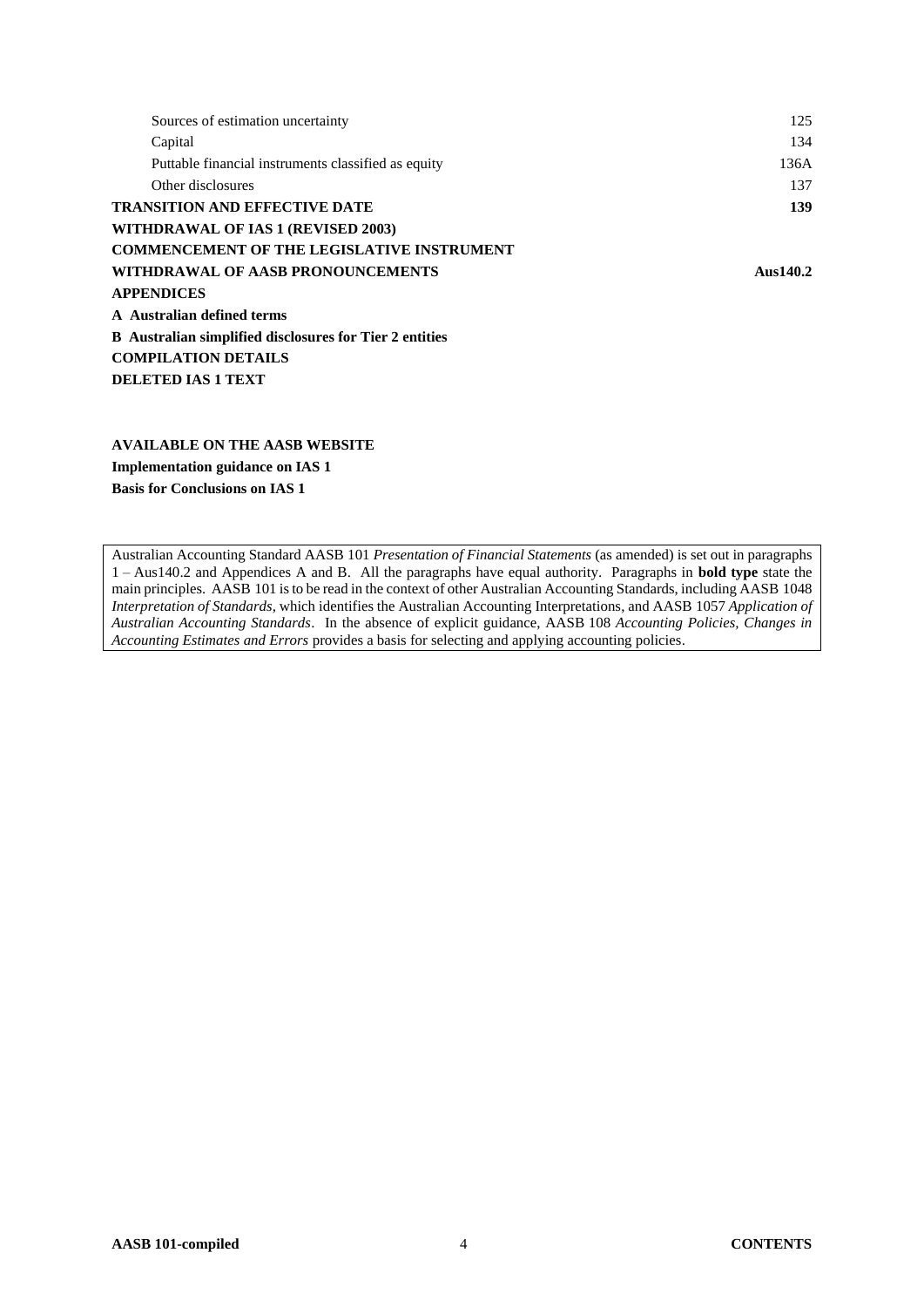# **Comparison with IAS 1**

AASB 101 *Presentation of Financial Statements* as amended incorporates IAS 1 *Presentation of Financial Statements* as issued and amended by the International Accounting Standards Board (IASB). Australian-specific paragraphs (which are not included in IAS 1) are identified with the prefix "Aus". Paragraphs that apply only to not-for-profit entities begin by identifying their limited applicability.

# **Tier 1**

For-profit entities complying with AASB 101 also comply with IAS 1.

Not-for-profit entities' compliance with IAS 1 will depend on whether any "Aus" paragraphs that specifically apply to not-for-profit entities provide additional guidance or contain applicable requirements that are inconsistent with IAS 1.

AASB 1053 *Application of Tiers of Australian Accounting Standards* explains the two tiers of reporting requirements.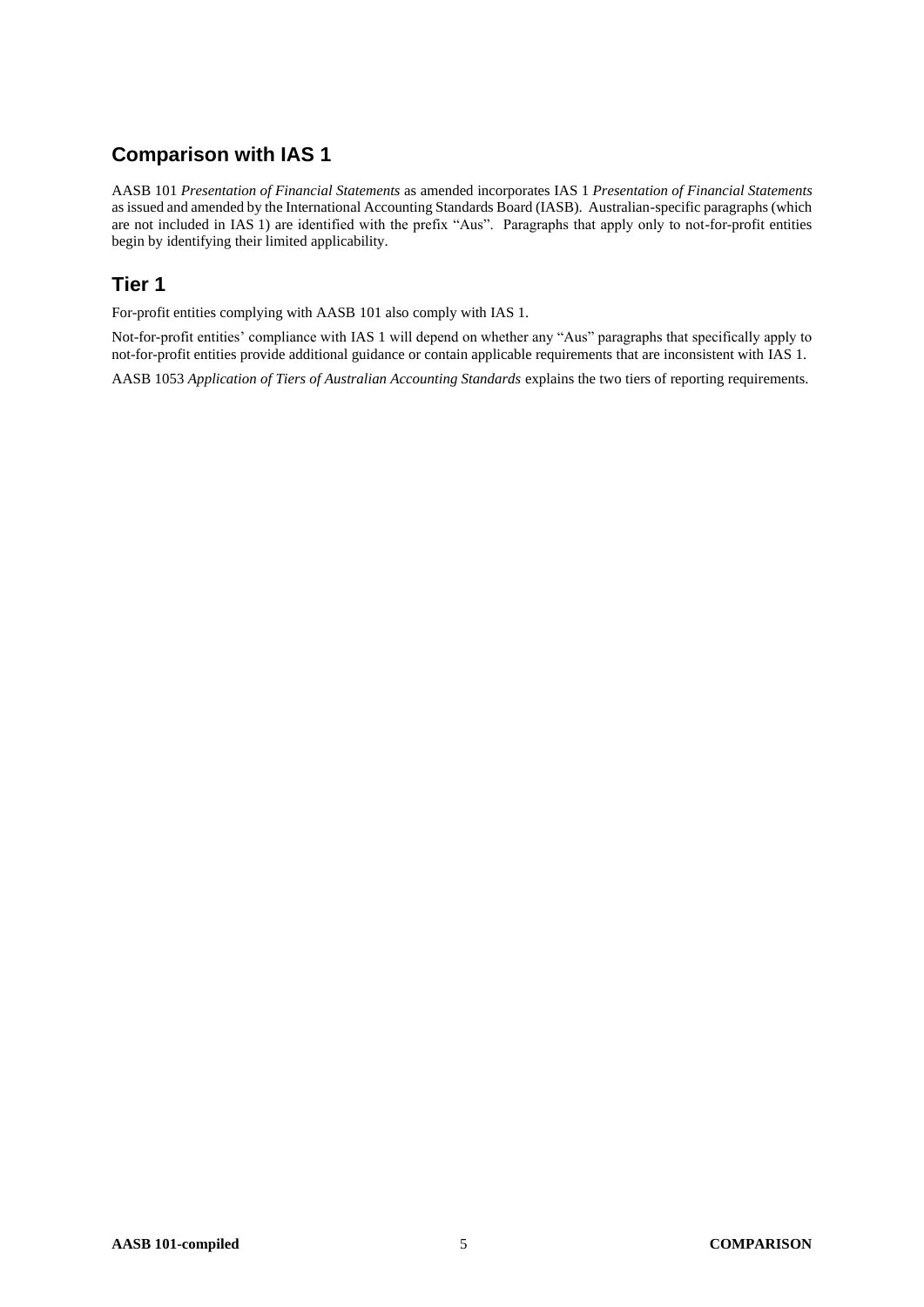# **Accounting Standard AASB 101**

The Australian Accounting Standards Board made Accounting Standard AASB 101 *Presentation of Financial Statements* under section 334 of the *Corporations Act 2001* on 24 July 2015.

This compiled version of AASB 101 applies to annual periods beginning on or after 1 January 2022 but before 1 January 2023. It incorporates relevant amendments contained in other AASB Standards made by the AASB up to and including 20 December 2021 (see Compilation Details).

# **Accounting Standard AASB 101** *Presentation of Financial Statements*

# **Objective**

1 This Standard prescribes the basis for presentation of general purpose financial statements to ensure comparability both with the entity's financial statements of previous periods and with the financial statements of other entities. It sets out overall requirements for the presentation of financial statements, guidelines for their structure and minimum requirements for their content.

- AusCF1 AusCF paragraphs and footnotes included in this Standard apply only to:
	- (a) not-for-profit entities; and
	- (b) for-profit entities that are not applying the *Conceptual Framework for Financial Reporting* (as identified in AASB 1048 *Interpretation of Standards*).

Such entities are referred to as 'AusCF entities'. For AusCF entities, the term 'reporting entity' is defined in AASB 1057 *Application of Australian Accounting Standards* and Statement of Accounting Concepts SAC 1 *Definition of the Reporting Entity* also applies. For-profit entities applying the *Conceptual Framework for Financial Reporting* (as set out in paragraph Aus1.1 of the *Conceptual Framework*) shall not apply AusCF paragraphs or footnotes.

# **Scope**

- 2 [Deleted by the AASB]
- 3 Other Australian Accounting Standards set out the recognition, measurement and disclosure requirements for specific transactions and other events.
- 4 This Standard does not apply to the structure and content of condensed interim financial statements prepared in accordance with AASB 134 *Interim Financial Reporting*. However, paragraphs 15–35 apply to such financial statements. This Standard applies equally to all entities, including those that present consolidated financial statements in accordance with AASB 10 *Consolidated Financial Statements* and those that present separate financial statements in accordance with AASB 127 *Separate Financial Statements*.
- 5 This Standard uses terminology that is suitable for profit-oriented entities, including public sector business entities. If entities with not-for-profit activities in the private sector or the public sector apply this Standard, they may need to amend the descriptions used for particular line items in the financial statements and for the financial statements themselves.
- 6 Similarly, entities that do not have equity as defined in AASB 132 *Financial Instruments: Presentation* (eg some mutual funds) and entities whose share capital is not equity (eg some co-operative entities) may need to adapt the financial statement presentation of members' or unitholders' interests.

# **Definitions**

**7 The following terms are used in this Standard with the meanings specified:**

*General purpose financial statements* **(referred to as 'financial statements') are those intended to meet the needs of users who are not in a position to require an entity to prepare reports tailored to their particular information needs.**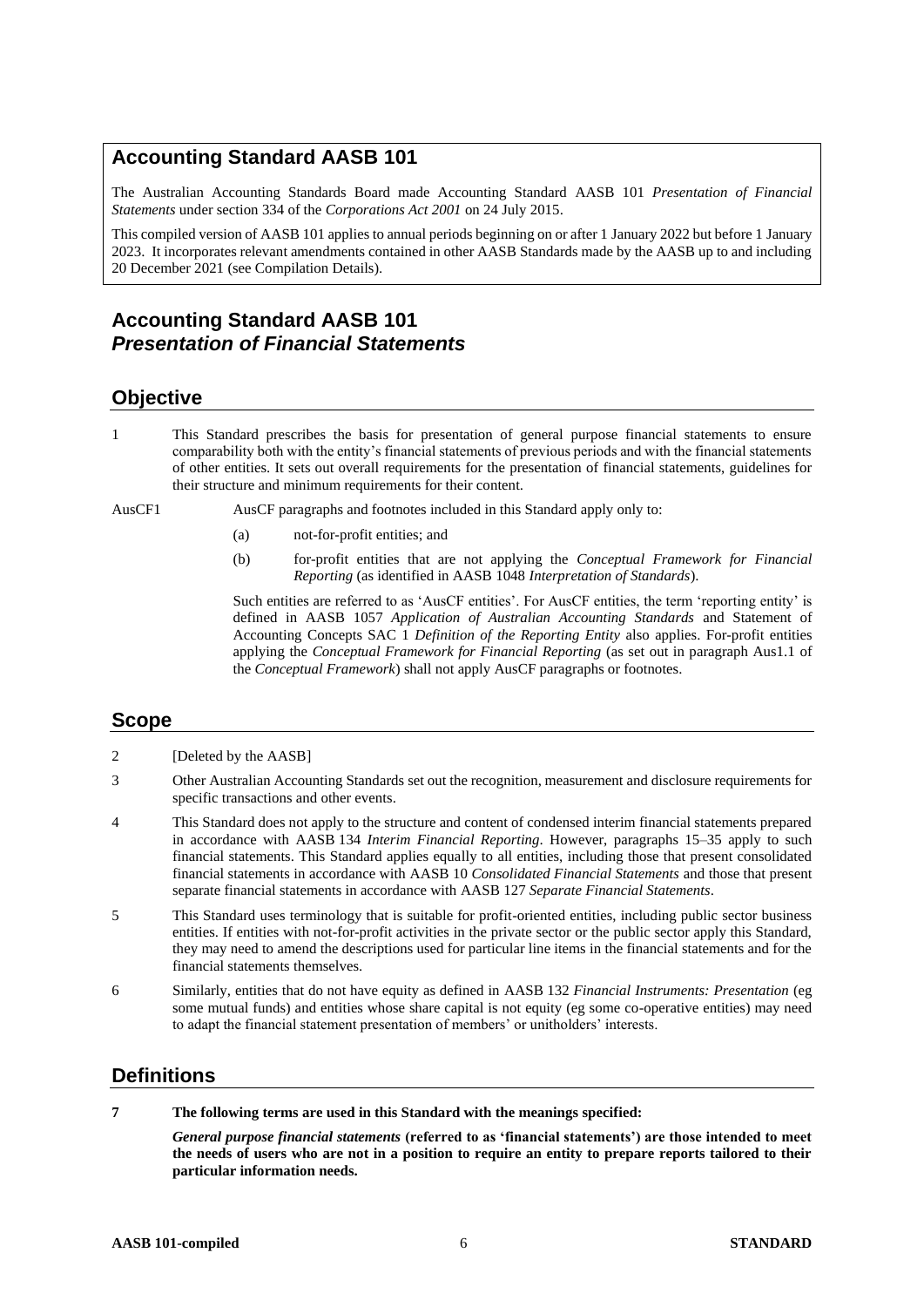*Impracticable* **Applying a requirement is impracticable when the entity cannot apply it after making every reasonable effort to do so.**

*International Financial Reporting Standards (IFRSs)* **are Standards and Interpretations issued by the International Accounting Standards Board (IASB). They comprise:**

- **(a) International Financial Reporting Standards;**
- **(b) International Accounting Standards;**
- **(c) IFRIC Interpretations; and**
- **(d) SIC Interpretations.**<sup>1</sup>

#### *Material***:**

**Information is material if omitting, misstating or obscuring it could reasonably be expected to influence decisions that the primary users of general purpose financial statements make on the basis of those financial statements, which provide financial information about a specific reporting entity.**

Materiality depends on the nature or magnitude of information, or both. An entity assesses whether information, either individually or in combination with other information, is material in the context of its financial statements taken as a whole.

Information is obscured if it is communicated in a way that would have a similar effect for primary users of financial statements to omitting or misstating that information. The following are examples of circumstances that may result in material information being obscured:

- (a) information regarding a material item, transaction or other event is disclosed in the financial statements but the language used is vague or unclear;
- (b) information regarding a material item, transaction or other event is scattered throughout the financial statements;
- (c) dissimilar items, transactions or other events are inappropriately aggregated;
- (d) similar items, transactions or other events are inappropriately disaggregated; and
- (e) the understandability of the financial statements is reduced as a result of material information being hidden by immaterial information to the extent that a primary user is unable to determine what information is material.

Assessing whether information could reasonably be expected to influence decisions made by the primary users of a specific reporting entity's general purpose financial statements requires an entity to consider the characteristics of those users while also considering the entity's own circumstances.

Many existing and potential investors, lenders and other creditors cannot require reporting entities to provide information directly to them and must rely on general purpose financial statements for much of the financial information they need. Consequently, they are the primary users to whom general purpose financial statements are directed. Financial statements are prepared for users who have a reasonable knowledge of business and economic activities and who review and analyse the information diligently. At times, even wellinformed and diligent users may need to seek the aid of an adviser to understand information about complex economic phenomena.

*Notes* **contain information in addition to that presented in the statement of financial position, statement(s) of profit or loss and other comprehensive income, statement of changes in equity and statement of cash flows. Notes provide narrative descriptions or disaggregations of items presented in those statements and information about items that do not qualify for recognition in those statements.**

*Other comprehensive income* **comprises items of income and expense (including reclassification adjustments) that are not recognised in profit or loss as required or permitted by other Australian Accounting Standards.**

The components of other comprehensive income include:

- (a) changes in revaluation surplus (see AASB 116 *Property, Plant and Equipment* and AASB 138 *Intangible Assets*);
- (b) remeasurements of defined benefit plans (see AASB 119 *Employee Benefits*);
- (c) gains and losses arising from translating the financial statements of a foreign operation (see AASB 121 *The Effects of Changes in Foreign Exchange Rates*);

<sup>1</sup> Definition of IFRSs amended after the name changes introduced by the revised Constitution of the IFRS Foundation in 2010. Interpretations are identified in AASB 1048 *Interpretation of Standards*.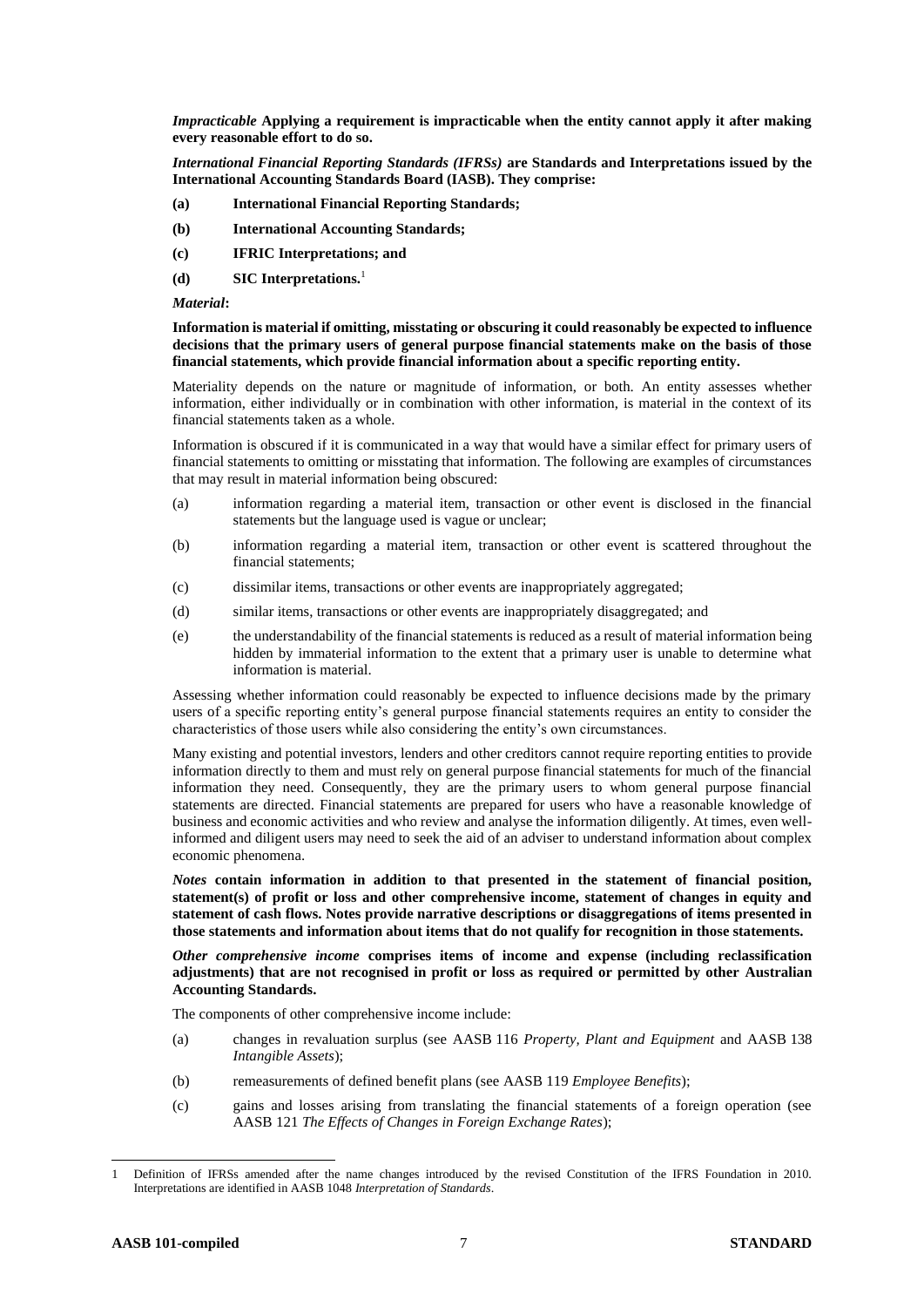- (d) gains and losses from investments in equity instruments designated at fair value through other comprehensive income in accordance with paragraph 5.7.5 of AASB 9 *Financial Instruments*;
- (da) gains and losses on financial assets measured at fair value through other comprehensive income in accordance with paragraph 4.1.2A of AASB 9.
- (e) the effective portion of gains and losses on hedging instruments in a cash flow hedge and the gains and losses on hedging instruments that hedge investments in equity instruments measured at fair value through other comprehensive income in accordance with paragraph 5.7.5 of AASB 9 (see Chapter 6 of AASB 9);
- (f) for particular liabilities designated as at fair value through profit or loss, the amount of the change in fair value that is attributable to changes in the liability's credit risk (see paragraph 5.7.7 of  $AASB$  9):
- (g) changes in the value of the time value of options when separating the intrinsic value and time value of an option contract and designating as the hedging instrument only the changes in the intrinsic value (see Chapter 6 of AASB 9); and
- (h) changes in the value of the forward elements of forward contracts when separating the forward element and spot element of a forward contract and designating as the hedging instrument only the changes in the spot element, and changes in the value of the foreign currency basis spread of a financial instrument when excluding it from the designation of that financial instrument as the hedging instrument (see Chapter 6 of AASB 9).

#### *Owners* **are holders of instruments classified as equity.**

#### *Profit or loss* **is the total of income less expenses, excluding the components of other comprehensive income.**

*Reclassification adjustments* **are amounts reclassified to profit or loss in the current period that were recognised in other comprehensive income in the current or previous periods.**

*Total comprehensive income* **is the change in equity during a period resulting from transactions and other events, other than those changes resulting from transactions with owners in their capacity as owners.**

Total comprehensive income comprises all components of 'profit or loss' and of 'other comprehensive income'.

- 8 Although this Standard uses the terms 'other comprehensive income', 'profit or loss' and 'total comprehensive income', an entity may use other terms to describe the totals as long as the meaning is clear. For example, an entity may use the term 'net income' to describe profit or loss.
- 8A The following terms are described in AASB 132 *Financial Instruments: Presentation* and are used in this Standard with the meaning specified in AASB 132:
	- (a) puttable financial instrument classified as an equity instrument (described in paragraphs 16A and 16B of AASB 132)
	- (b) an instrument that imposes on the entity an obligation to deliver to another party a pro rata share of the net assets of the entity only on liquidation and is classified as an equity instrument (described in paragraphs 16C and 16D of AASB 132).

## **Financial statements**

## **Purpose of financial statements**

- 9 Financial statements are a structured representation of the financial position and financial performance of an entity. The objective of financial statements is to provide information about the financial position, financial performance and cash flows of an entity that is useful to a wide range of users in making economic decisions. Financial statements also show the results of the management's stewardship of the resources entrusted to it. To meet this objective, financial statements provide information about an entity's:
	- (a) assets;
	- (b) liabilities:
	- (c) equity;
	- (d) income and expenses, including gains and losses;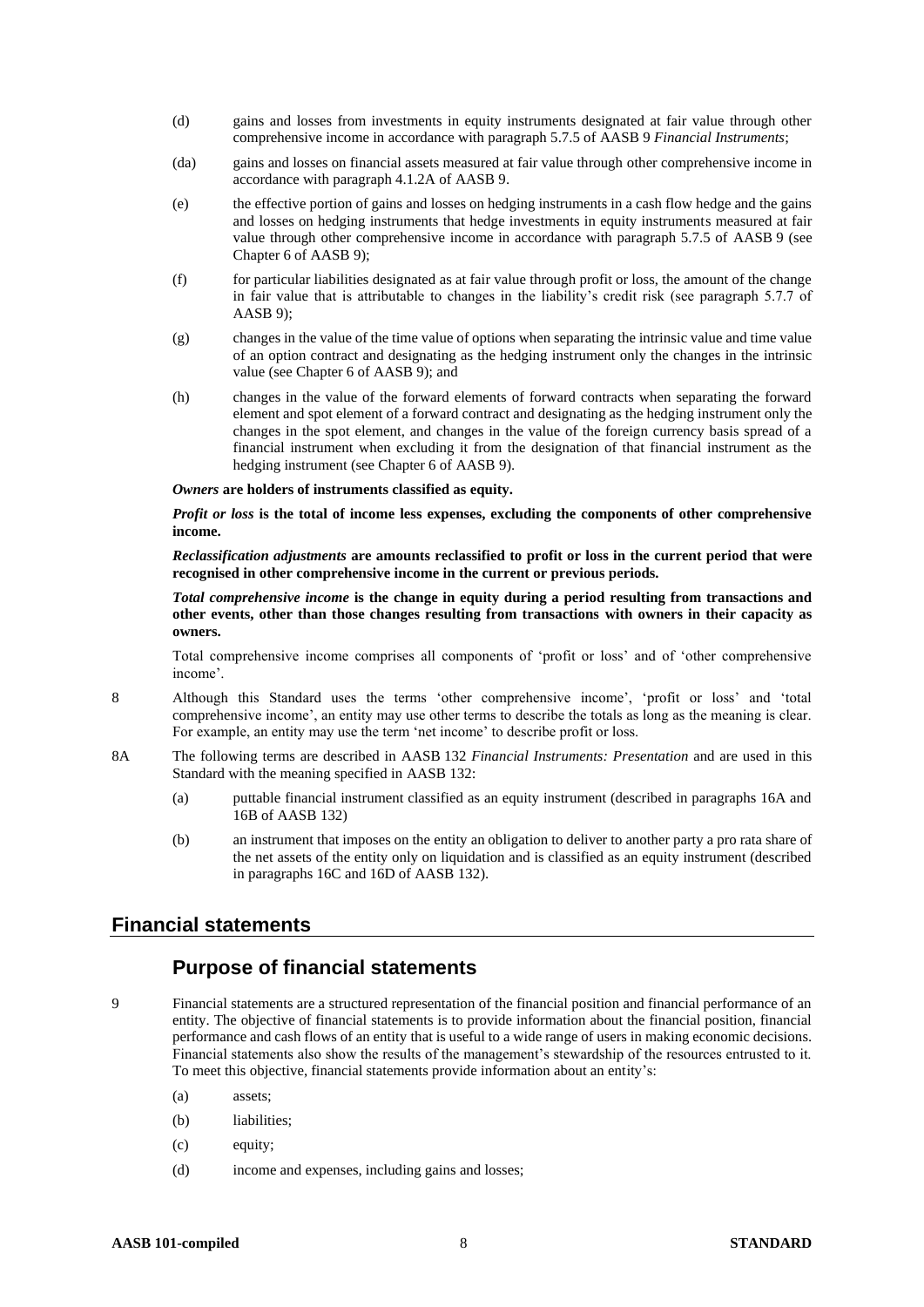- (e) contributions by and distributions to owners in their capacity as owners; and
- (f) cash flows.

This information, along with other information in the notes, assists users of financial statements in predicting the entity's future cash flows and, in particular, their timing and certainty.

# **Complete set of financial statements**

- **10 A complete set of financial statements comprises:**
	- **(a) a statement of financial position as at the end of the period;**
	- **(b) a statement of profit or loss and other comprehensive income for the period;**
	- **(c) a statement of changes in equity for the period;**
	- **(d) a statement of cash flows for the period;**
	- **(e) notes, comprising significant accounting policies and other explanatory information;**
	- **(ea) comparative information in respect of the preceding period as specified in paragraphs 38 and 38A; and**
	- **(f) a statement of financial position as at the beginning of the preceding period when an entity applies an accounting policy retrospectively or makes a retrospective restatement of items in its financial statements, or when it reclassifies items in its financial statements in accordance with paragraphs 40A–40D.**

**An entity may use titles for the statements other than those used in this Standard. For example, an entity may use the title 'statement of comprehensive income' instead of 'statement of profit or loss and other comprehensive income'.**

- **10A An entity may present a single statement of profit or loss and other comprehensive income, with profit or loss and other comprehensive income presented in two sections. The sections shall be presented together, with the profit or loss section presented first followed directly by the other comprehensive income section. An entity may present the profit or loss section in a separate statement of profit or loss. If so, the separate statement of profit or loss shall immediately precede the statement presenting comprehensive income, which shall begin with profit or loss.**
- **11 An entity shall present with equal prominence all of the financial statements in a complete set of financial statements.**
- 12 [Deleted]
- 13 Many entities present, outside the financial statements, a financial review by management that describes and explains the main features of the entity's financial performance and financial position, and the principal uncertainties it faces. Such a report may include a review of:
	- (a) the main factors and influences determining financial performance, including changes in the environment in which the entity operates, the entity's response to those changes and their effect, and the entity's policy for investment to maintain and enhance financial performance, including its dividend policy;
	- (b) the entity's sources of funding and its targeted ratio of liabilities to equity; and
	- (c) the entity's resources not recognised in the statement of financial position in accordance with Australian Accounting Standards.
- 14 Many entities also present, outside the financial statements, reports and statements such as environmental reports and value added statements, particularly in industries in which environmental factors are significant and when employees are regarded as an important user group. Reports and statements presented outside financial statements are outside the scope of Australian Accounting Standards.

## **General features**

#### **Fair presentation and compliance with Standards**

**15 Financial statements shall present fairly the financial position, financial performance and cash flows of an entity. Fair presentation requires the faithful representation of the effects of transactions, other events and conditions in accordance with the definitions and recognition criteria for assets, liabilities, income and expenses set out in the** *Conceptual Framework for Financial Reporting* **(***Conceptual*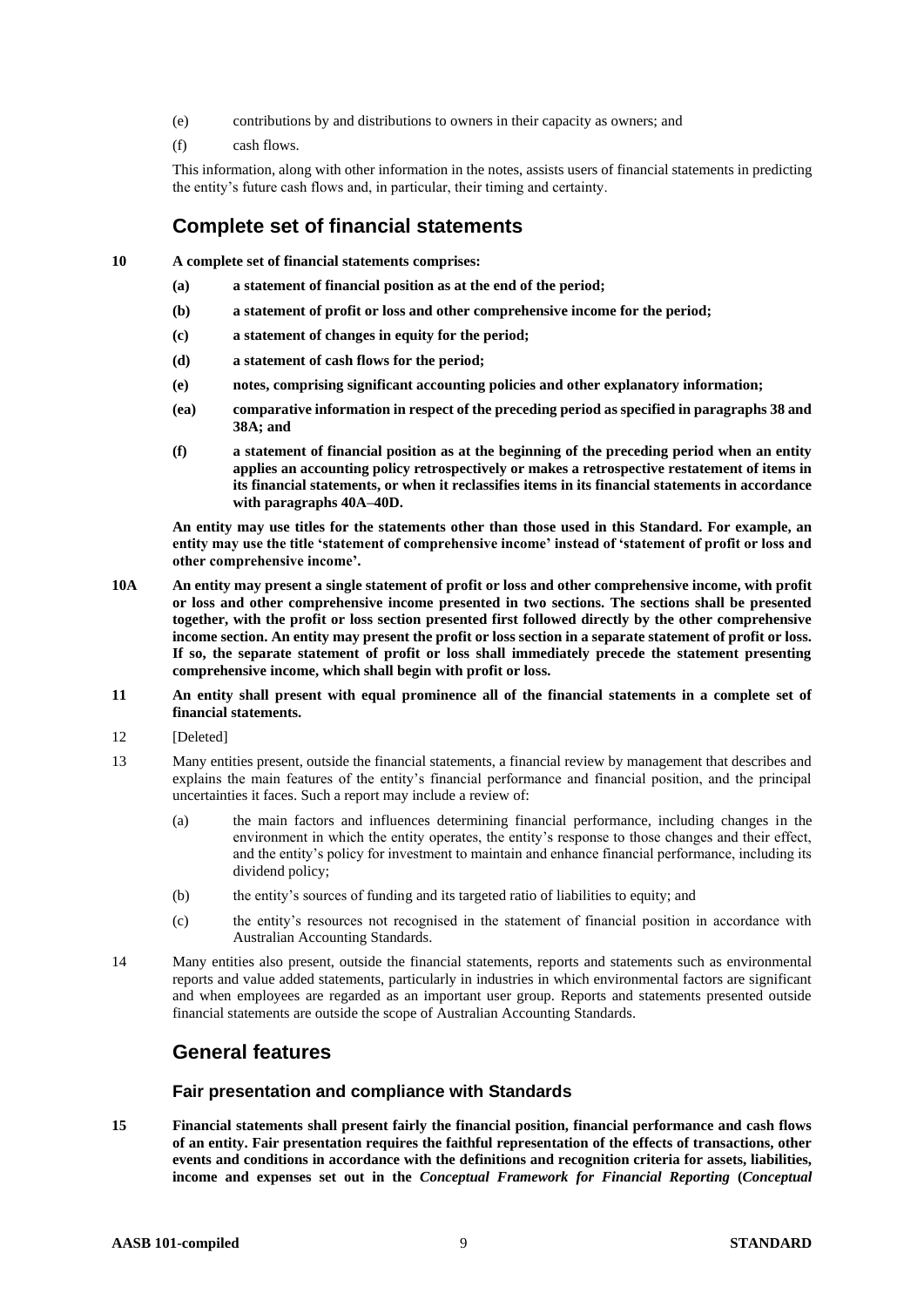*Framework***). The application of Australian Accounting Standards, with additional disclosure when necessary, is presumed to result in financial statements that achieve a fair presentation.**

- **AusCF15 Notwithstanding paragraph 15, in respect of AusCF entities, financial statements shall present fairly the financial position, financial performance and cash flows of an entity. Fair presentation requires the faithful representation of the effects of transactions, other events and conditions in accordance with the definitions and recognition criteria for assets, liabilities, income and expenses set out in the Framework.AusCF2 The application of Australian Accounting Standards, with additional disclosure when necessary, is presumed to result in financial statements that achieve a fair presentation.**
- **16 An entity whose financial statements comply with IFRSs shall make an explicit and unreserved statement of such compliance in the notes. An entity shall not describe financial statements as complying with IFRSs unless they comply with all the requirements of IFRSs.**
- Aus16.1 [Deleted by the AASB]
- Aus16.2 [Deleted by the AASB]
- Aus16.3 Not-for-profit entities need not comply with the paragraph 16 requirement to make an explicit and unreserved statement of compliance with IFRSs.
- 17 In virtually all circumstances, an entity achieves a fair presentation by compliance with applicable Australian Accounting Standards. A fair presentation also requires an entity:
	- (a) to select and apply accounting policies in accordance with AASB 108 *Accounting Policies, Changes in Accounting Estimates and Errors*. AASB 108 sets out a hierarchy of authoritative guidance that management considers in the absence of an Australian Accounting Standard that specifically applies to an item.
	- (b) to present information, including accounting policies, in a manner that provides relevant, reliable, comparable and understandable information.
	- (c) to provide additional disclosures when compliance with the specific requirements in Australian Accounting Standards is insufficient to enable users to understand the impact of particular transactions, other events and conditions on the entity's financial position and financial performance.
- **18 An entity cannot rectify inappropriate accounting policies either by disclosure of the accounting policies used or by notes or explanatory material.**
- **19 In the extremely rare circumstances in which management concludes that compliance with a requirement in an Australian Accounting Standard would be so misleading that it would conflict with the objective of financial statements set out in the** *Conceptual Framework***, the entity shall depart from that requirement in the manner set out in paragraph 20 if the relevant regulatory framework requires, or otherwise does not prohibit, such a departure.**
- **AusCF19 Notwithstanding paragraph 19, in respect of AusCF entities, in the extremely rare circumstances in which management concludes that compliance with a requirement in an Australian Accounting Standard would be so misleading that it would conflict with the objective of financial statements set out in the** *Framework***, the entity shall depart from that requirement in the manner set out in paragraph AusCF20 if the relevant regulatory framework requires, or otherwise does not prohibit, such a departure.**
- **Aus19.1 In relation to paragraph 19, the following shall not depart from a requirement in an Australian Accounting Standard:**
	- **(a) entities required to prepare financial reports under Part 2M.3 of the Corporations Act;**
	- **(b) private and public sector not-for-profit entities; and**
	- **(c) entities applying Australian Accounting Standards – Simplified Disclosures.**
- **20 When an entity departs from a requirement of an Australian Accounting Standard in accordance with paragraph 19, it shall disclose:**
	- **(a) that management has concluded that the financial statements present fairly the entity's financial position, financial performance and cash flows;**

AusCF2 Paragraphs AusCF15–AusCF24 contain references to the objective of financial statements set out in the *Framework for the Preparation and Presentation of Financial Statements* (as identified in AASB 1048). In December 2013 the AASB amended the *Framework*, and thereby replaced the objective of financial statements with the objective of general purpose financial reporting: see Chapter 1 of the *Framework*.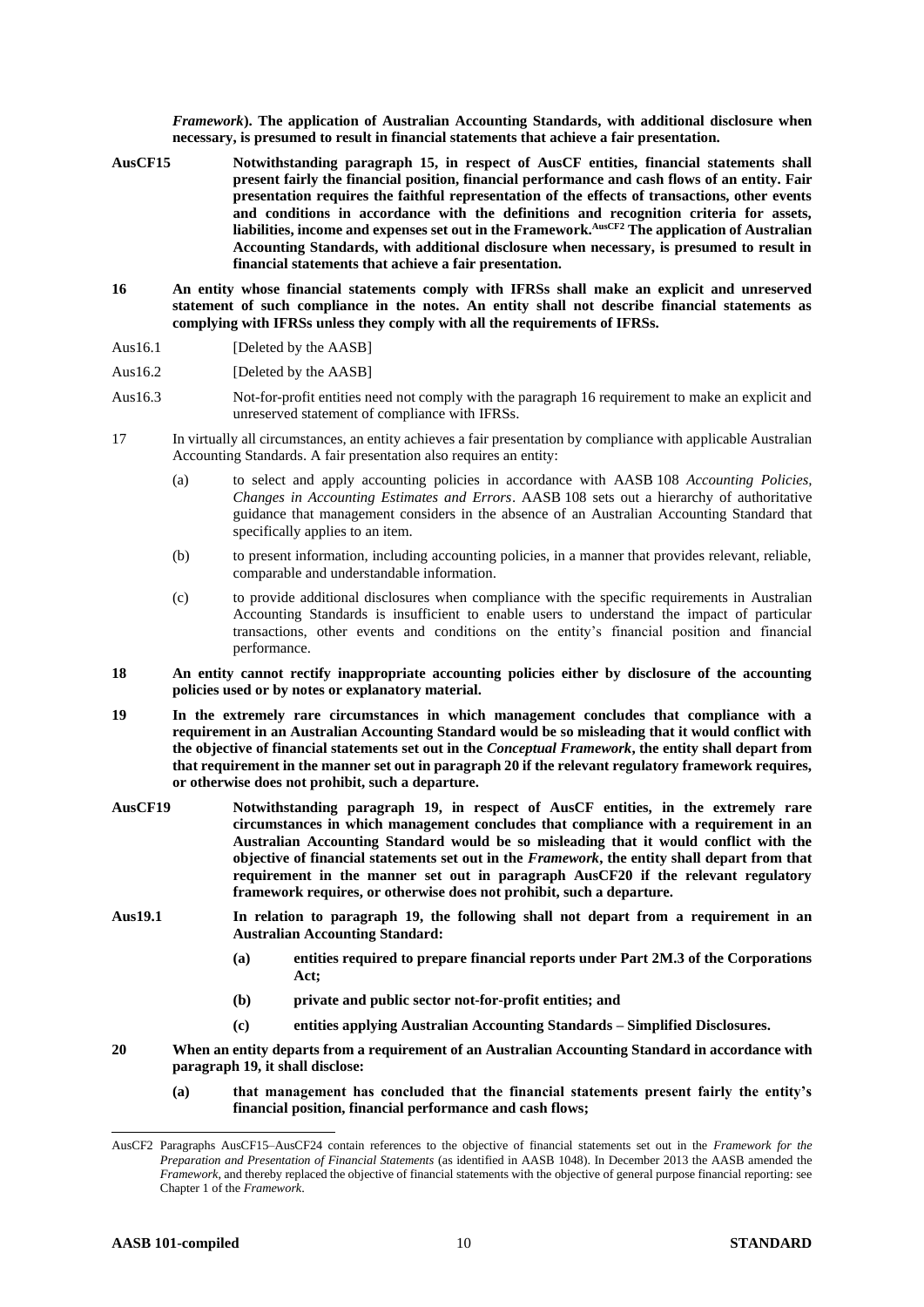- **(b) that it has complied with applicable Australian Accounting Standards, except that it has departed from a particular requirement to achieve a fair presentation;**
- **(c) the title of the Australian Accounting Standard from which the entity has departed, the nature of the departure, including the treatment that the Australian Accounting Standard would require, the reason why that treatment would be so misleading in the circumstances that it would conflict with the objective of financial statements set out in the** *Conceptual Framework***, and the treatment adopted; and**
- **(d) for each period presented, the financial effect of the departure on each item in the financial statements that would have been reported in complying with the requirement.**
- **AusCF20 Notwithstanding paragraph 20, in respect of AusCF entities, when an entity departs from a requirement of an Australian Accounting Standard in accordance with paragraph AusCF19, it shall disclose:**
	- **(a) that management has concluded that the financial statements present fairly the entity's financial position, financial performance and cash flows;**
	- **(b) that it has complied with applicable Australian Accounting Standards, except that it has departed from a particular requirement to achieve a fair presentation;**
	- **(c) the title of the Australian Accounting Standard from which the entity has departed, the nature of the departure, including the treatment that the Australian Accounting Standard would require, the reason why that treatment would be so misleading in the circumstances that it would conflict with the objective of financial statements set out in the** *Framework***, and the treatment adopted; and**
	- **(d) for each period presented, the financial effect of the departure on each item in the financial statements that would have been reported in complying with the requirement.**
- **21 When an entity has departed from a requirement of an Australian Accounting Standard in a prior period, and that departure affects the amounts recognised in the financial statements for the current period, it shall make the disclosures set out in paragraph 20(c) and (d).**
- 22 Paragraph 21 applies, for example, when an entity departed in a prior period from a requirement in an Australian Accounting Standard for the measurement of assets or liabilities and that departure affects the measurement of changes in assets and liabilities recognised in the current period's financial statements.
- **23 In the extremely rare circumstances in which management concludes that compliance with a requirement in an Australian Accounting Standard would be so misleading that it would conflict with the objective of financial statements set out in the** *Conceptual Framework***, but the relevant regulatory framework prohibits departure from the requirement, the entity shall, to the maximum extent possible, reduce the perceived misleading aspects of compliance by disclosing:**
	- **(a) the title of the Australian Accounting Standard in question, the nature of the requirement, and the reason why management has concluded that complying with that requirement is so misleading in the circumstances that it conflicts with the objective of financial statements set out in the** *Conceptual Framework***; and**
	- **(b) for each period presented, the adjustments to each item in the financial statements that management has concluded would be necessary to achieve a fair presentation.**
- **AusCF23 Notwithstanding paragraph 23, in respect of AusCF entities, in the extremely rare circumstances in which management concludes that compliance with a requirement in an Australian Accounting Standard would be so misleading that it would conflict with the objective of financial statements set out in the** *Framework***, but the relevant regulatory framework prohibits departure from the requirement, the entity shall, to the maximum extent possible, reduce the perceived misleading aspects of compliance by disclosing:**
	- **(a) the title of the Australian Accounting Standard in question, the nature of the requirement, and the reason why management has concluded that complying with that requirement is so misleading in the circumstances that it conflicts with the objective of financial statements set out in the** *Framework***; and**
	- **(b) for each period presented, the adjustments to each item in the financial statements that management has concluded would be necessary to achieve a fair presentation.**
- 24 For the purpose of paragraphs 19–23, an item of information would conflict with the objective of financial statements when it does not represent faithfully the transactions, other events and conditions that it either purports to represent or could reasonably be expected to represent and, consequently, it would be likely to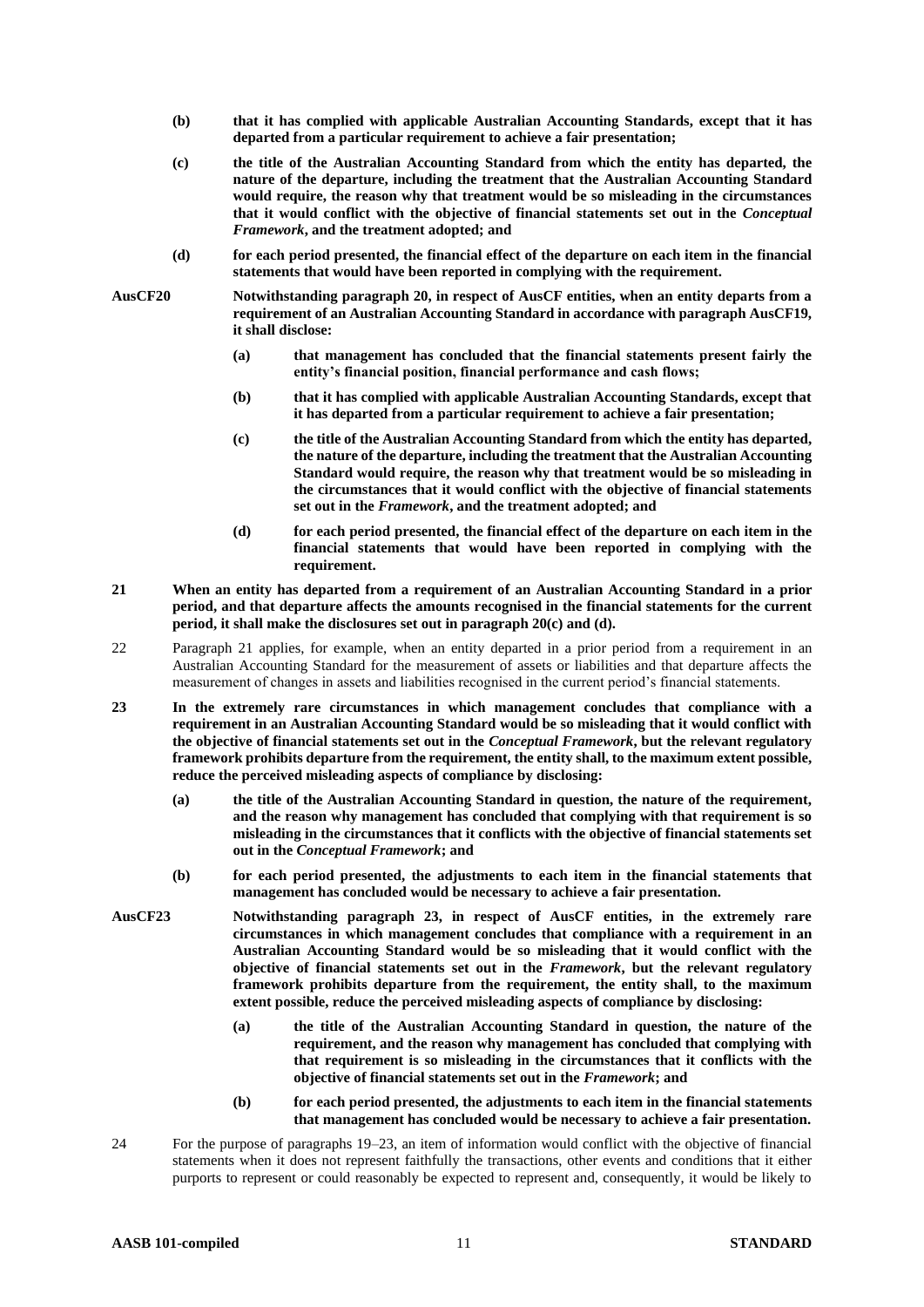influence economic decisions made by users of financial statements. When assessing whether complying with a specific requirement in an Australian Accounting Standard would be so misleading that it would conflict with the objective of financial statements set out in the *Conceptual Framework*, management considers:

- (a) why the objective of financial statements is not achieved in the particular circumstances; and
- (b) how the entity's circumstances differ from those of other entities that comply with the requirement. If other entities in similar circumstances comply with the requirement, there is a rebuttable presumption that the entity's compliance with the requirement would not be so misleading that it would conflict with the objective of financial statements set out in the *Conceptual Framework*.
- AusCF24 Notwithstanding paragraph 24, in respect of AusCF entities, for the purpose of paragraphs AusCF19–AusCF23, an item of information would conflict with the objective of financial statements when it does not represent faithfully the transactions, other events and conditions that it either purports to represent or could reasonably be expected to represent and, consequently, it would be likely to influence economic decisions made by users of financial statements. When assessing whether complying with a specific requirement in an Australian Accounting Standard would be so misleading that it would conflict with the objective of financial statements set out in the *Framework*, management considers:
	- (a) why the objective of financial statements is not achieved in the particular circumstances; and
	- (b) how the entity's circumstances differ from those of other entities that comply with the requirement. If other entities in similar circumstances comply with the requirement, there is a rebuttable presumption that the entity's compliance with the requirement would not be so misleading that it would conflict with the objective of financial statements set out in the *Framework*.

### **Going concern**

- **25 When preparing financial statements, management shall make an assessment of an entity's ability to continue as a going concern. An entity shall prepare financial statements on a going concern basis unless management either intends to liquidate the entity or to cease trading, or has no realistic alternative but to do so. When management is aware, in making its assessment, of material uncertainties related to events or conditions that may cast significant doubt upon the entity's ability to continue as a going concern, the entity shall disclose those uncertainties. When an entity does not prepare financial statements on a going concern basis, it shall disclose that fact, together with the basis on which it prepared the financial statements and the reason why the entity is not regarded as a going concern.**
- 26 In assessing whether the going concern assumption is appropriate, management takes into account all available information about the future, which is at least, but is not limited to, twelve months from the end of the reporting period. The degree of consideration depends on the facts in each case. When an entity has a history of profitable operations and ready access to financial resources, the entity may reach a conclusion that the going concern basis of accounting is appropriate without detailed analysis. In other cases, management may need to consider a wide range of factors relating to current and expected profitability, debt repayment schedules and potential sources of replacement financing before it can satisfy itself that the going concern basis is appropriate.

### **Accrual basis of accounting**

#### **27 An entity shall prepare its financial statements, except for cash flow information, using the accrual basis of accounting.**

- 28 When the accrual basis of accounting is used, an entity recognises items as assets, liabilities, equity, income and expenses (the elements of financial statements) when they satisfy the definitions and recognition criteria for those elements in the *Conceptual Framework*.
- AusCF28 Notwithstanding paragraph 28, in respect of AusCF entities, when the accrual basis of accounting is used, an entity recognises items as assets, liabilities, equity, income and expenses (the elements of financial statements) when they satisfy the definitions and recognition criteria for those elements in the Framework. AusCF3

AusCF3 The *Framework for the Preparation and Presentation of Financial Statements* was amended by the AASB in December 2013.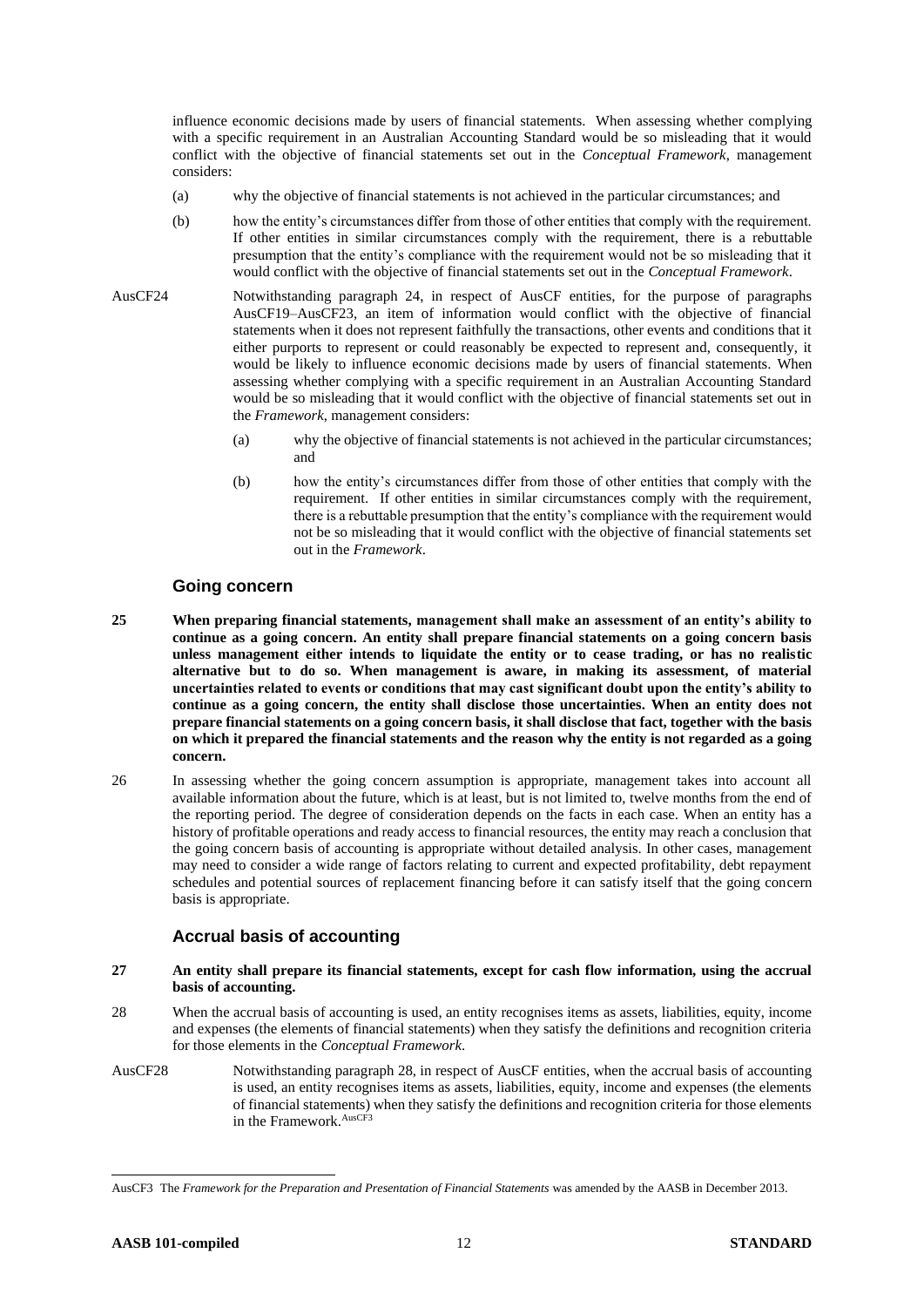### **Materiality and aggregation**

#### **29 An entity shall present separately each material class of similar items. An entity shall present separately items of a dissimilar nature or function unless they are immaterial.**

- 30 Financial statements result from processing large numbers of transactions or other events that are aggregated into classes according to their nature or function. The final stage in the process of aggregation and classification is the presentation of condensed and classified data, which form line items in the financial statements. If a line item is not individually material, it is aggregated with other items either in those statements or in the notes. An item that is not sufficiently material to warrant separate presentation in those statements may warrant separate presentation in the notes.
- 30A When applying this and other Australian Accounting Standards an entity shall decide, taking into consideration all relevant facts and circumstances, how it aggregates information in the financial statements, which include the notes. An entity shall not reduce the understandability of its financial statements by obscuring material information with immaterial information or by aggregating material items that have different natures or functions.
- 31 Some Australian Accounting Standards specify information that is required to be included in the financial statements, which include the notes. An entity need not provide a specific disclosure required by an Australian Accounting Standard if the information resulting from that disclosure is not material. This is the case even if the Australian Accounting Standard contains a list of specific requirements or describes them as minimum requirements. An entity shall also consider whether to provide additional disclosures when compliance with the specific requirements in Australian Accounting Standards is insufficient to enable users of financial statements to understand the impact of particular transactions, other events and conditions on the entity's financial position and financial performance.

## **Offsetting**

#### **32 An entity shall not offset assets and liabilities or income and expenses, unless required or permitted by an Australian Accounting Standard.**

- 33 An entity reports separately both assets and liabilities, and income and expenses. Offsetting in the statement(s) of profit or loss and other comprehensive income or financial position, except when offsetting reflects the substance of the transaction or other event, detracts from the ability of users both to understand the transactions, other events and conditions that have occurred and to assess the entity's future cash flows. Measuring assets net of valuation allowances—for example, obsolescence allowances on inventories and doubtful debts allowances on receivables—is not offsetting.
- 34 AASB 15 *Revenue from Contracts with Customers* requires an entity to measure revenue from contracts with customers at the amount of consideration to which the entity expects to be entitled in exchange for transferring promised goods or services. For example, the amount of revenue recognised reflects any trade discounts and volume rebates the entity allows. An entity undertakes, in the course of its ordinary activities, other transactions that do not generate revenue but are incidental to the main revenue-generating activities. An entity presents the results of such transactions, when this presentation reflects the substance of the transaction or other event, by netting any income with related expenses arising on the same transaction. For example:
	- (a) an entity presents gains and losses on the disposal of non-current assets, including investments and operating assets, by deducting from the amount of consideration on disposal the carrying amount of the asset and related selling expenses; and
	- (b) an entity may net expenditure related to a provision that is recognised in accordance with AASB 137 *Provisions, Contingent Liabilities and Contingent Assets* and reimbursed under a contractual arrangement with a third party (for example, a supplier's warranty agreement) against the related reimbursement.
- 35 In addition, an entity presents on a net basis gains and losses arising from a group of similar transactions, for example, foreign exchange gains and losses or gains and losses arising on financial instruments held for trading. However, an entity presents such gains and losses separately if they are material.

### **Frequency of reporting**

- **36 An entity shall present a complete set of financial statements (including comparative information) at least annually. When an entity changes the end of its reporting period and presents financial statements for a period longer or shorter than one year, an entity shall disclose, in addition to the period covered by the financial statements:**
	- **(a) the reason for using a longer or shorter period, and**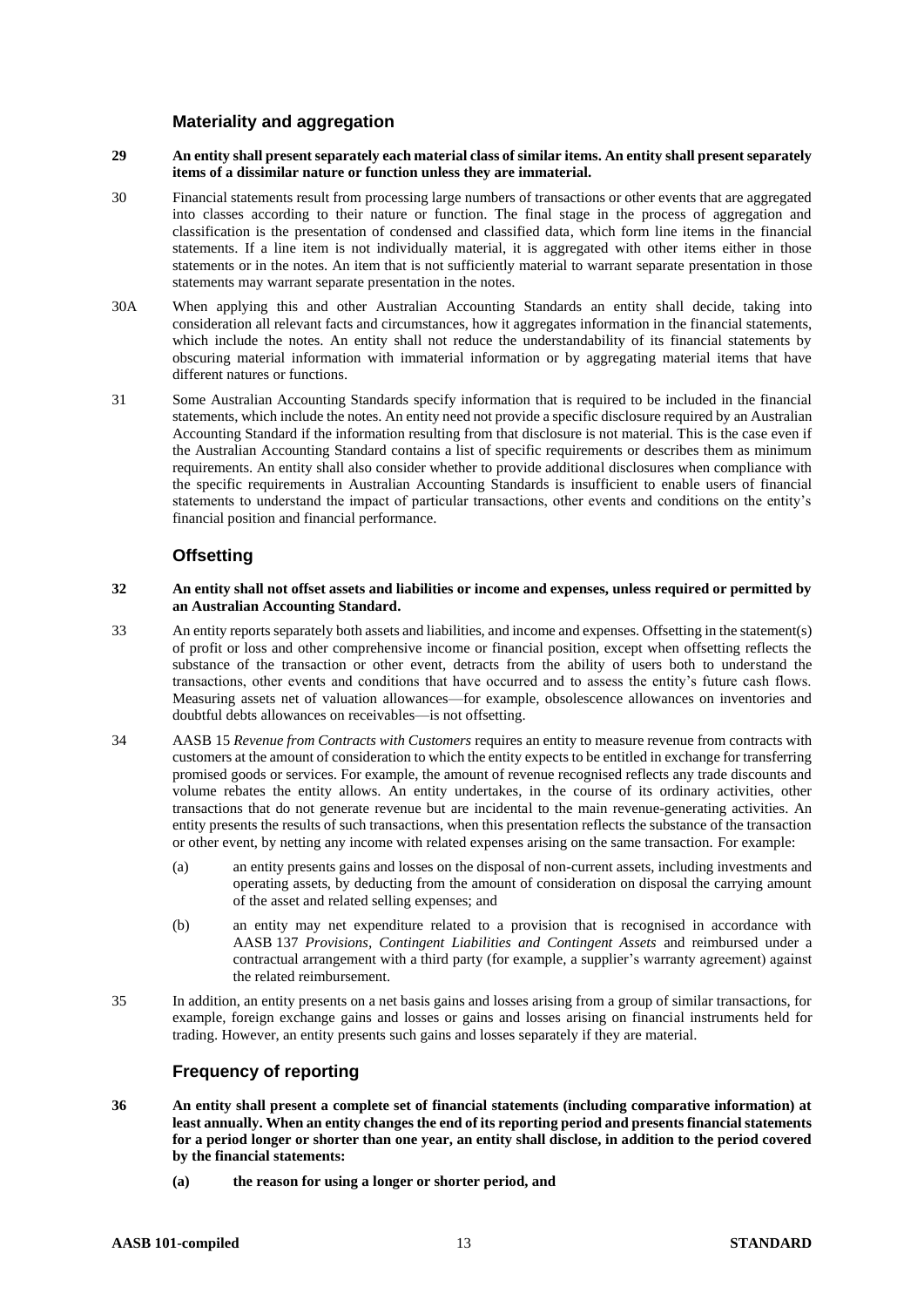#### **(b) the fact that amounts presented in the financial statements are not entirely comparable.**

37 Normally, an entity consistently prepares financial statements for a one-year period. However, for practical reasons, some entities prefer to report, for example, for a 52-week period. This Standard does not preclude this practice.

#### **Comparative information**

#### *Minimum comparative information*

- **38 Except when Australian Accounting Standards permit or require otherwise, an entity shall present comparative information in respect of the preceding period for all amounts reported in the current period's financial statements. An entity shall include comparative information for narrative and descriptive information if it is relevant to understanding the current period's financial statements.**
- **38A An entity shall present, as a minimum, two statements of financial position, two statements of profit or loss and other comprehensive income, two separate statements of profit or loss (if presented), two statements of cash flows and two statements of changes in equity, and related notes.**
- 38B In some cases, narrative information provided in the financial statements for the preceding period(s) continues to be relevant in the current period. For example, an entity discloses in the current period details of a legal dispute, the outcome of which was uncertain at the end of the preceding period and is yet to be resolved. Users may benefit from the disclosure of information that the uncertainty existed at the end of the preceding period and from the disclosure of information about the steps that have been taken during the period to resolve the uncertainty.

#### *Additional comparative information*

- 38C An entity may present comparative information in addition to the minimum comparative financial statements required by Australian Accounting Standards, as long as that information is prepared in accordance with Australian Accounting Standards. This comparative information may consist of one or more statements referred to in paragraph 10, but need not comprise a complete set of financial statements. When this is the case, the entity shall present related note information for those additional statements.
- 38D For example, an entity may present a third statement of profit or loss and other comprehensive income (thereby presenting the current period, the preceding period and one additional comparative period). However, the entity is not required to present a third statement of financial position, a third statement of cash flows or a third statement of changes in equity (ie an additional financial statement comparative). The entity is required to present, in the notes to the financial statements, the comparative information related to that additional statement of profit or loss and other comprehensive income.
- $39-$ <br> $40$
- [Deleted]

*Change in accounting policy, retrospective restatement or reclassification*

- **40A An entity shall present a third statement of financial position as at the beginning of the preceding period in addition to the minimum comparative financial statements required in paragraph 38A if:**
	- **(a) it applies an accounting policy retrospectively, makes a retrospective restatement of items in its financial statements or reclassifies items in its financial statements; and**
	- **(b) the retrospective application, retrospective restatement or the reclassification has a material effect on the information in the statement of financial position at the beginning of the preceding period.**
- 40B In the circumstances described in paragraph 40A, an entity shall present three statements of financial position as at:
	- (a) the end of the current period;
	- (b) the end of the preceding period; and
	- (c) the beginning of the preceding period.
- 40C When an entity is required to present an additional statement of financial position in accordance with paragraph 40A, it must disclose the information required by paragraphs 41–44 and AASB 108. However, it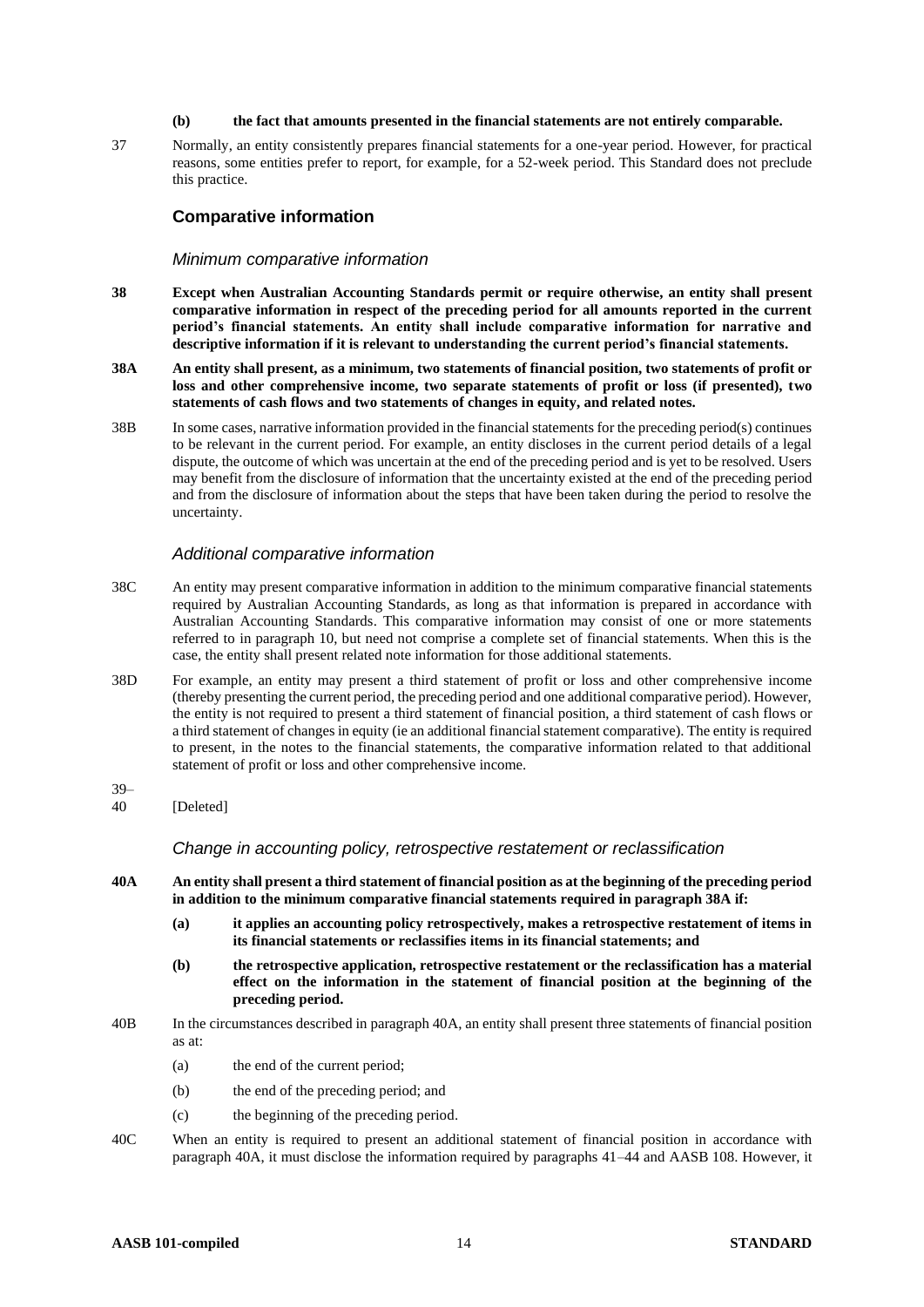need not present the related notes to the opening statement of financial position as at the beginning of the preceding period.

- 40D The date of that opening statement of financial position shall be as at the beginning of the preceding period regardless of whether an entity's financial statements present comparative information for earlier periods (as permitted in paragraph 38C).
- **41 If an entity changes the presentation or classification of items in its financial statements, it shall reclassify comparative amounts unless reclassification is impracticable. When an entity reclassifies comparative amounts, it shall disclose (including as at the beginning of the preceding period):**
	- **(a) the nature of the reclassification;**
	- **(b) the amount of each item or class of items that is reclassified; and**
	- **(c) the reason for the reclassification.**
- **42 When it is impracticable to reclassify comparative amounts, an entity shall disclose:**
	- **(a) the reason for not reclassifying the amounts, and**
	- **(b) the nature of the adjustments that would have been made if the amounts had been reclassified.**
- 43 Enhancing the inter-period comparability of information assists users in making economic decisions, especially by allowing the assessment of trends in financial information for predictive purposes. In some circumstances, it is impracticable to reclassify comparative information for a particular prior period to achieve comparability with the current period. For example, an entity may not have collected data in the prior period(s) in a way that allows reclassification, and it may be impracticable to recreate the information.
- 44 AASB 108 sets out the adjustments to comparative information required when an entity changes an accounting policy or corrects an error.

### **Consistency of presentation**

- **45 An entity shall retain the presentation and classification of items in the financial statements from one period to the next unless:**
	- **(a) it is apparent, following a significant change in the nature of the entity's operations or a review of its financial statements, that another presentation or classification would be more appropriate having regard to the criteria for the selection and application of accounting policies in AASB 108; or**
	- **(b) an Australian Accounting Standard requires a change in presentation.**
- 46 For example, a significant acquisition or disposal, or a review of the presentation of the financial statements, might suggest that the financial statements need to be presented differently. An entity changes the presentation of its financial statements only if the changed presentation provides information that is reliable and more relevant to users of the financial statements and the revised structure is likely to continue, so that comparability is not impaired. When making such changes in presentation, an entity reclassifies its comparative information in accordance with paragraphs 41 and 42.

# **Structure and content**

## **Introduction**

- 47 This Standard requires particular disclosures in the statement of financial position or the statement(s) of profit or loss and other comprehensive income, or in the statement of changes in equity and requires disclosure of other line items either in those statements or in the notes. AASB 107 *Statement of Cash Flows* sets out requirements for the presentation of cash flow information.
- 48 This Standard sometimes uses the term 'disclosure' in a broad sense, encompassing items presented in the financial statements. Disclosures are also required by other Australian Accounting Standards. Unless specified to the contrary elsewhere in this Standard or in another Australian Accounting Standard, such disclosures may be made in the financial statements.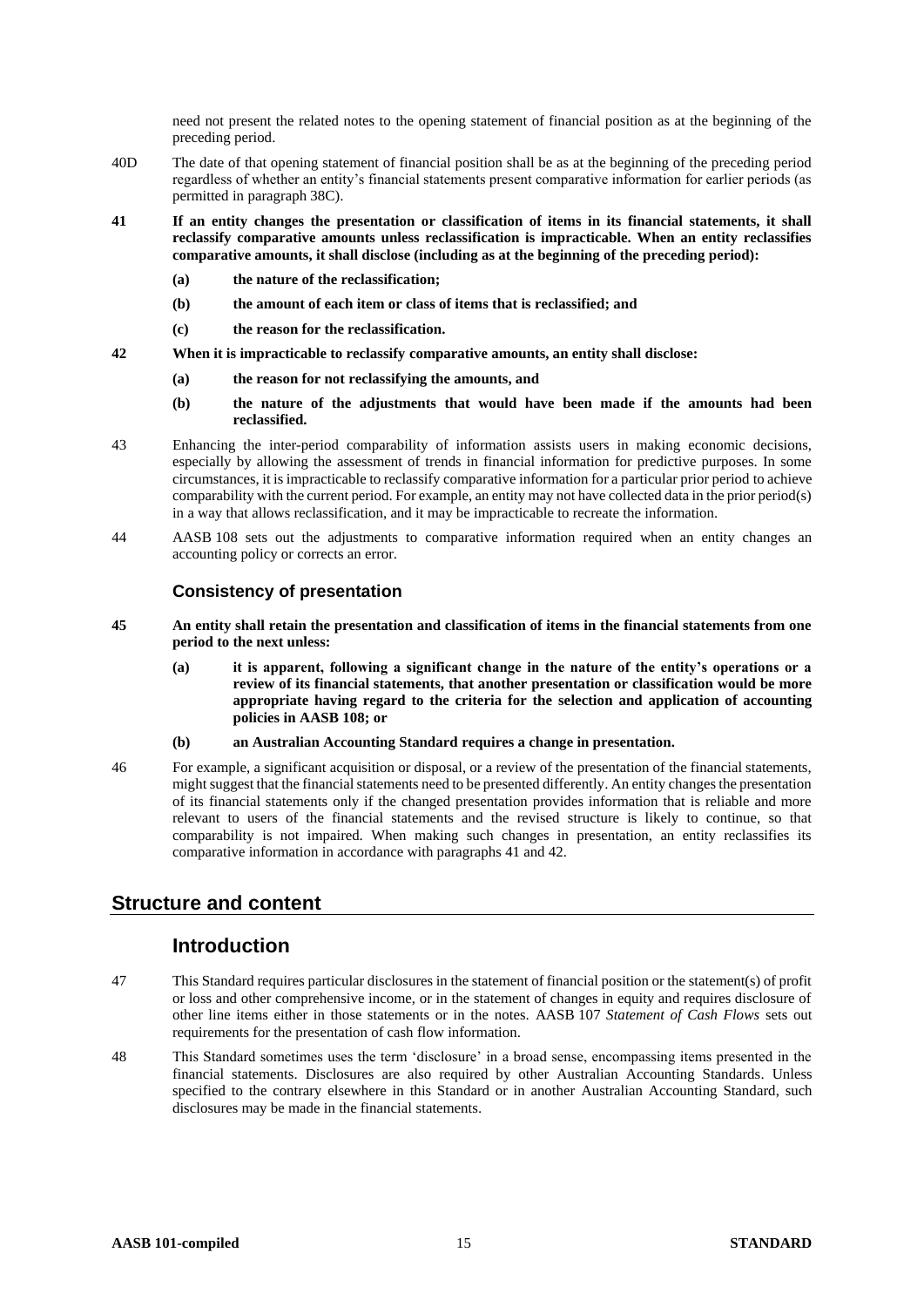# **Identification of the financial statements**

- **49 An entity shall clearly identify the financial statements and distinguish them from other information in the same published document.**
- 50 Australian Accounting Standards apply only to financial statements, and not necessarily to other information presented in an annual report, a regulatory filing, or another document. Therefore, it is important that users can distinguish information that is prepared using Australian Accounting Standards from other information that may be useful to users but is not the subject of those requirements.
- **51 An entity shall clearly identify each financial statement and the notes. In addition, an entity shall display the following information prominently, and repeat it when necessary for the information presented to be understandable:**
	- **(a) the name of the reporting entity or other means of identification, and any change in that information from the end of the preceding reporting period;**
	- **(b) whether the financial statements are of an individual entity or a group of entities;**
	- **(c) the date of the end of the reporting period or the period covered by the set of financial statements or notes;**
	- **(d) the presentation currency, as defined in AASB 121; and**
	- **(e) the level of rounding used in presenting amounts in the financial statements.**
- 52 An entity meets the requirements in paragraph 51 by presenting appropriate headings for pages, statements, notes, columns and the like. Judgement is required in determining the best way of presenting such information. For example, when an entity presents the financial statements electronically, separate pages are not always used; an entity then presents the above items to ensure that the information included in the financial statements can be understood.
- 53 An entity often makes financial statements more understandable by presenting information in thousands or millions of units of the presentation currency. This is acceptable as long as the entity discloses the level of rounding and does not omit material information.

# **Statement of financial position**

#### **Information to be presented in the statement of financial position**

- **54 The statement of financial position shall include line items that present the following amounts:**
	- **(a) property, plant and equipment**;
	- **(b) investment property**;
	- **(c) intangible assets**;
	- **(d) financial assets (excluding amounts shown under (e), (h) and (i));**
	- **(e) investments accounted for using the equity method;**
	- **(f) biological assets within the scope of AASB 141** *Agriculture***;**
	- **(g) inventories;**
	- **(h) trade and other receivables;**
	- **(i) cash and cash equivalents;**
	- **(j) the total of assets classified as held for sale and assets included in disposal groups classified as held for sale in accordance with AASB 5** *Non-current Assets Held for Sale and Discontinued Operations***;**
	- **(k) trade and other payables;**
	- **(l) provisions;**
	- **(m) financial liabilities (excluding amounts shown under (k) and (l));**
	- **(n) liabilities and assets for current tax, as defined in AASB 112** *Income Taxes***;**
	- **(o) deferred tax liabilities and deferred tax assets, as defined in AASB 112;**
	- **(p) liabilities included in disposal groups classified as held for sale in accordance with AASB 5;**
	- **(q) non-controlling interests, presented within equity; and**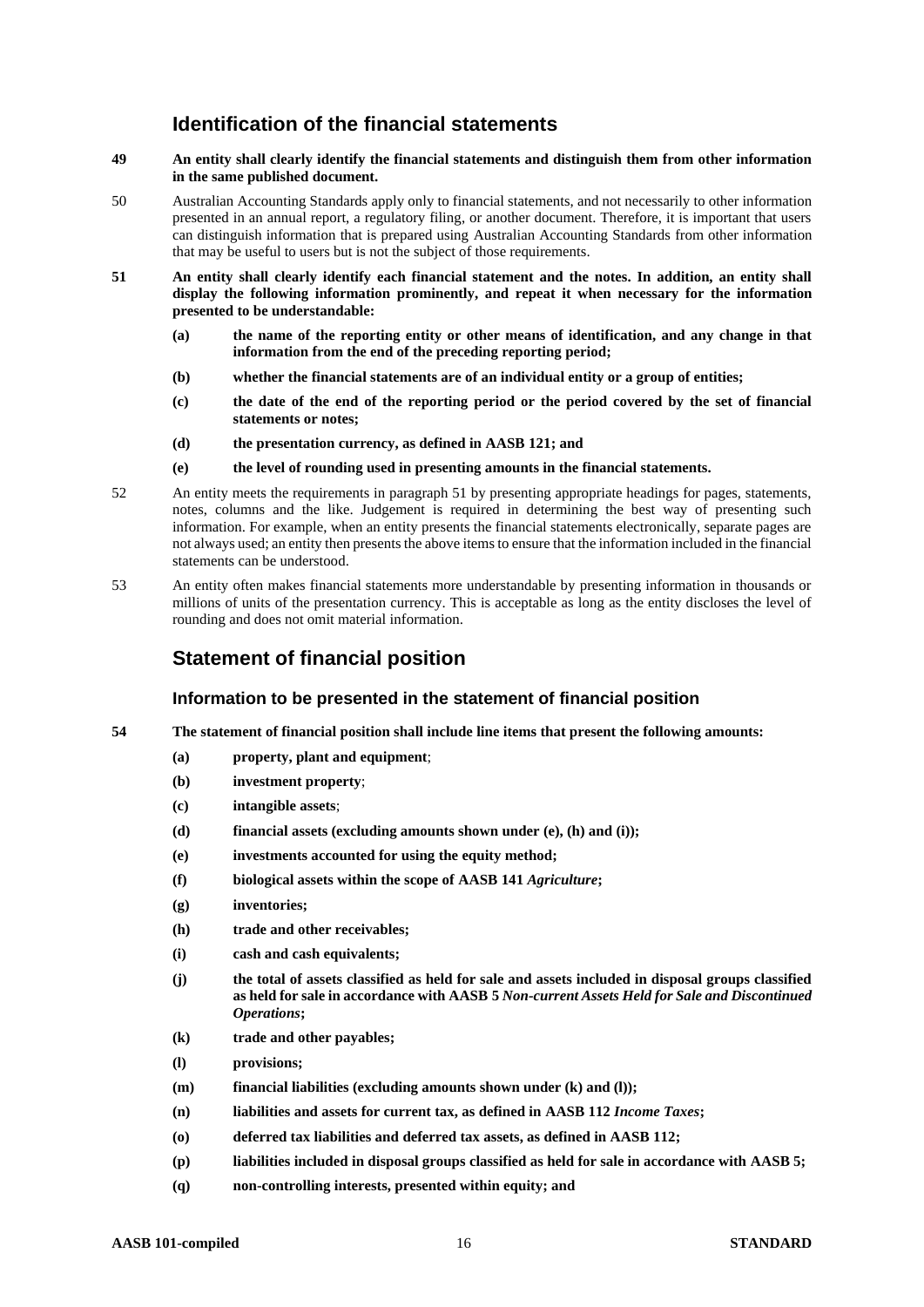- **(r) issued capital and reserves attributable to owners of the parent.**
- **55 An entity shall present additional line items (including by disaggregating the line items listed in paragraph 54), headings and subtotals in the statement of financial position when such presentation is relevant to an understanding of the entity's financial position.**
- 55A When an entity presents subtotals in accordance with paragraph 55, those subtotals shall:
	- (a) be comprised of line items made up of amounts recognised and measured in accordance with Australian Accounting Standards;
	- (b) be presented and labelled in a manner that makes the line items that constitute the subtotal clear and understandable;
	- (c) be consistent from period to period, in accordance with paragraph 45; and
	- (d) not be displayed with more prominence than the subtotals and totals required in Australian Accounting Standards for the statement of financial position.
- **56 When an entity presents current and non-current assets, and current and non-current liabilities, as separate classifications in its statement of financial position, it shall not classify deferred tax assets (liabilities) as current assets (liabilities).**
- 57 This Standard does not prescribe the order or format in which an entity presents items. Paragraph 54 simply lists items that are sufficiently different in nature or function to warrant separate presentation in the statement of financial position. In addition:
	- (a) line items are included when the size, nature or function of an item or aggregation of similar items is such that separate presentation is relevant to an understanding of the entity's financial position; and
	- (b) the descriptions used and the ordering of items or aggregation of similar items may be amended according to the nature of the entity and its transactions, to provide information that is relevant to an understanding of the entity's financial position. For example, a financial institution may amend the above descriptions to provide information that is relevant to the operations of a financial institution.
- 58 An entity makes the judgement about whether to present additional items separately on the basis of an assessment of:
	- (a) the nature and liquidity of assets;
	- (b) the function of assets within the entity; and
	- (c) the amounts, nature and timing of liabilities.
- 59 The use of different measurement bases for different classes of assets suggests that their nature or function differs and, therefore, that an entity presents them as separate line items. For example, different classes of property, plant and equipment can be carried at cost or at revalued amounts in accordance with AASB 116.

#### **Current/non-current distinction**

- **60 An entity shall present current and non-current assets, and current and non-current liabilities, as separate classifications in its statement of financial position in accordance with paragraphs 66–76 except when a presentation based on liquidity provides information that is reliable and more relevant. When that exception applies, an entity shall present all assets and liabilities in order of liquidity.**
- **61 Whichever method of presentation is adopted, an entity shall disclose the amount expected to be recovered or settled after more than twelve months for each asset and liability line item that combines amounts expected to be recovered or settled:**
	- **(a) no more than twelve months after the reporting period, and**
	- **(b) more than twelve months after the reporting period.**
- 62 When an entity supplies goods or services within a clearly identifiable operating cycle, separate classification of current and non-current assets and liabilities in the statement of financial position provides useful information by distinguishing the net assets that are continuously circulating as working capital from those used in the entity's long-term operations. It also highlights assets that are expected to be realised within the current operating cycle, and liabilities that are due for settlement within the same period.
- 63 For some entities, such as financial institutions, a presentation of assets and liabilities in increasing or decreasing order of liquidity provides information that is reliable and more relevant than a current/non-current presentation because the entity does not supply goods or services within a clearly identifiable operating cycle.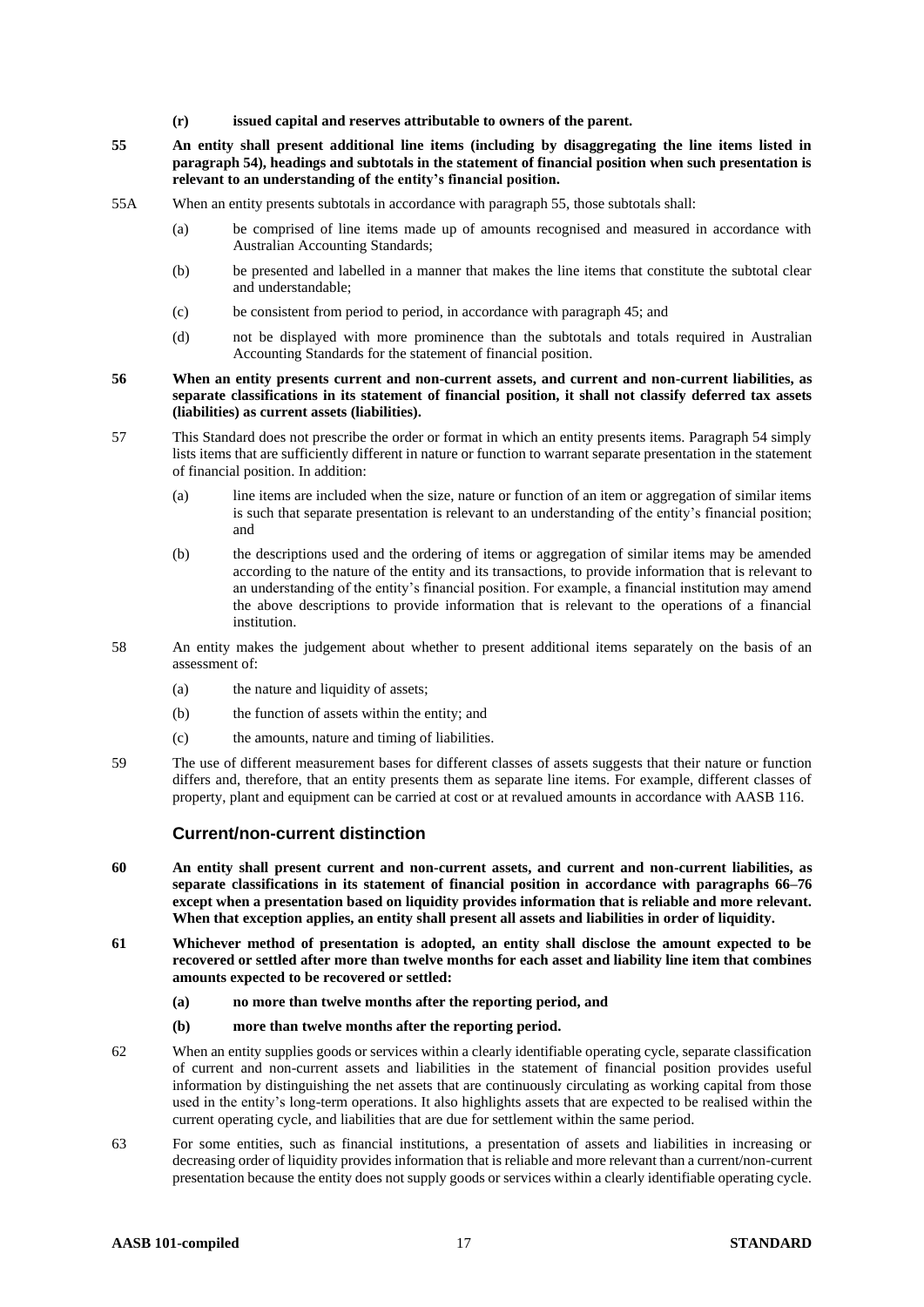- 64 In applying paragraph 60, an entity is permitted to present some of its assets and liabilities using a current/noncurrent classification and others in order of liquidity when this provides information that is reliable and more relevant. The need for a mixed basis of presentation might arise when an entity has diverse operations.
- 65 Information about expected dates of realisation of assets and liabilities is useful in assessing the liquidity and solvency of an entity. AASB 7 *Financial Instruments: Disclosures* requires disclosure of the maturity dates of financial assets and financial liabilities. Financial assets include trade and other receivables, and financial liabilities include trade and other payables. Information on the expected date of recovery of non-monetary assets such as inventories and expected date of settlement for liabilities such as provisions is also useful, whether assets and liabilities are classified as current or as non-current. For example, an entity discloses the amount of inventories that are expected to be recovered more than twelve months after the reporting period.

### **Current assets**

**66 An entity shall classify an asset as current when:**

- **(a) it expects to realise the asset, or intends to sell or consume it, in its normal operating cycle;**
- **(b) it holds the asset primarily for the purpose of trading;**
- **(c) it expects to realise the asset within twelve months after the reporting period; or**
- **(d) the asset is cash or a cash equivalent (as defined in AASB 107) unless the asset is restricted from being exchanged or used to settle a liability for at least twelve months after the reporting period.**

#### **An entity shall classify all other assets as non-current.**

- 67 This Standard uses the term 'non-current' to include tangible, intangible and financial assets of a long-term nature. It does not prohibit the use of alternative descriptions as long as the meaning is clear.
- 68 The operating cycle of an entity is the time between the acquisition of assets for processing and their realisation in cash or cash equivalents. When the entity's normal operating cycle is not clearly identifiable, it is assumed to be twelve months. Current assets include assets (such as inventories and trade receivables) that are sold, consumed or realised as part of the normal operating cycle even when they are not expected to be realised within twelve months after the reporting period. Current assets also include assets held primarily for the purpose of trading (examples include some financial assets that meet the definition of held for trading in AASB 9) and the current portion of non-current financial assets.

### **Current liabilities**

- **69 An entity shall classify a liability as current when:**
	- **(a) it expects to settle the liability in its normal operating cycle;**
	- **(b) it holds the liability primarily for the purpose of trading;**
	- **(c) the liability is due to be settled within twelve months after the reporting period; or**
	- **(d) it does not have an unconditional right to defer settlement of the liability for at least twelve months after the reporting period (see paragraph 73). Terms of a liability that could, at the option of the counterparty, result in its settlement by the issue of equity instruments do not affect its classification.**

#### **An entity shall classify all other liabilities as non-current.**

- 70 Some current liabilities, such as trade payables and some accruals for employee and other operating costs, are part of the working capital used in the entity's normal operating cycle. An entity classifies such operating items as current liabilities even if they are due to be settled more than twelve months after the reporting period. The same normal operating cycle applies to the classification of an entity's assets and liabilities. When the entity's normal operating cycle is not clearly identifiable, it is assumed to be twelve months.
- 71 Other current liabilities are not settled as part of the normal operating cycle, but are due for settlement within twelve months after the reporting period or held primarily for the purpose of trading. Examples are some financial liabilities that meet the definition of held for trading in AASB 9, bank overdrafts, and the current portion of non-current financial liabilities, dividends payable, income taxes and other non-trade payables. Financial liabilities that provide financing on a long-term basis (ie are not part of the working capital used in the entity's normal operating cycle) and are not due for settlement within twelve months after the reporting period are non-current liabilities, subject to paragraphs 74 and 75.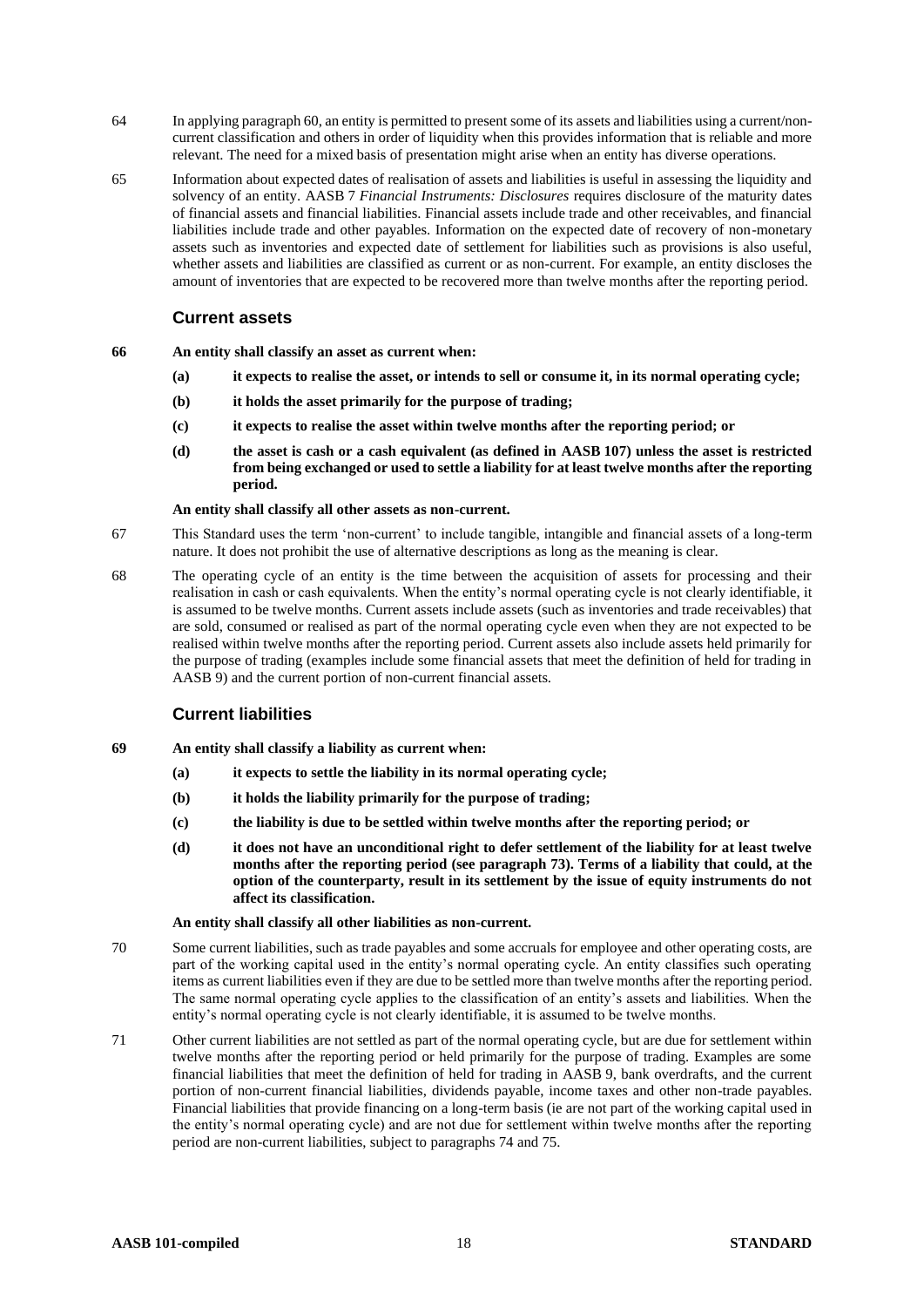- 72 An entity classifies its financial liabilities as current when they are due to be settled within twelve months after the reporting period, even if:
	- (a) the original term was for a period longer than twelve months, and
	- (b) an agreement to refinance, or to reschedule payments, on a long-term basis is completed after the reporting period and before the financial statements are authorised for issue.
- 73 If an entity expects, and has the discretion, to refinance or roll over an obligation for at least twelve months after the reporting period under an existing loan facility, it classifies the obligation as non-current, even if it would otherwise be due within a shorter period. However, when refinancing or rolling over the obligation is not at the discretion of the entity (for example, there is no arrangement for refinancing), the entity does not consider the potential to refinance the obligation and classifies the obligation as current.
- 74 When an entity breaches a provision of a long-term loan arrangement on or before the end of the reporting period with the effect that the liability becomes payable on demand, it classifies the liability as current, even if the lender agreed, after the reporting period and before the authorisation of the financial statements for issue, not to demand payment as a consequence of the breach. An entity classifies the liability as current because, at the end of the reporting period, it does not have an unconditional right to defer its settlement for at least twelve months after that date.
- 75 However, an entity classifies the liability as non-current if the lender agreed by the end of the reporting period to provide a period of grace ending at least twelve months after the reporting period, within which the entity can rectify the breach and during which the lender cannot demand immediate repayment.
- 76 In respect of loans classified as current liabilities, if the following events occur between the end of the reporting period and the date the financial statements are authorised for issue, those events are disclosed as non-adjusting events in accordance with AASB 110 *Events after the Reporting Period*:
	- (a) refinancing on a long-term basis;
	- (b) rectification of a breach of a long-term loan arrangement; and
	- (c) the granting by the lender of a period of grace to rectify a breach of a long-term loan arrangement ending at least twelve months after the reporting period.

### **Information to be presented either in the statement of financial position or in the notes**

#### **77 An entity shall disclose, either in the statement of financial position or in the notes, further subclassifications of the line items presented, classified in a manner appropriate to the entity's operations.**

- 78 The detail provided in subclassifications depends on the requirements of Australian Accounting Standards and on the size, nature and function of the amounts involved. An entity also uses the factors set out in paragraph 58 to decide the basis of subclassification. The disclosures vary for each item, for example:
	- (a) items of property, plant and equipment are disaggregated into classes in accordance with AASB 116;
	- (b) receivables are disaggregated into amounts receivable from trade customers, receivables from related parties, prepayments and other amounts;
	- (c) inventories are disaggregated, in accordance with AASB 102 *Inventories*, into classifications such as merchandise, production supplies, materials, work in progress and finished goods;
	- (d) provisions are disaggregated into provisions for employee benefits and other items; and
	- (e) equity capital and reserves are disaggregated into various classes, such as paid-in capital, share premium and reserves.
- **79 An entity shall disclose the following, either in the statement of financial position or the statement of changes in equity, or in the notes:**
	- **(a) for each class of share capital:**
		- **(i) the number of shares authorised;**
		- **(ii) the number of shares issued and fully paid, and issued but not fully paid;**
		- **(iii) par value per share, or that the shares have no par value;**
		- **(iv) a reconciliation of the number of shares outstanding at the beginning and at the end of the period;**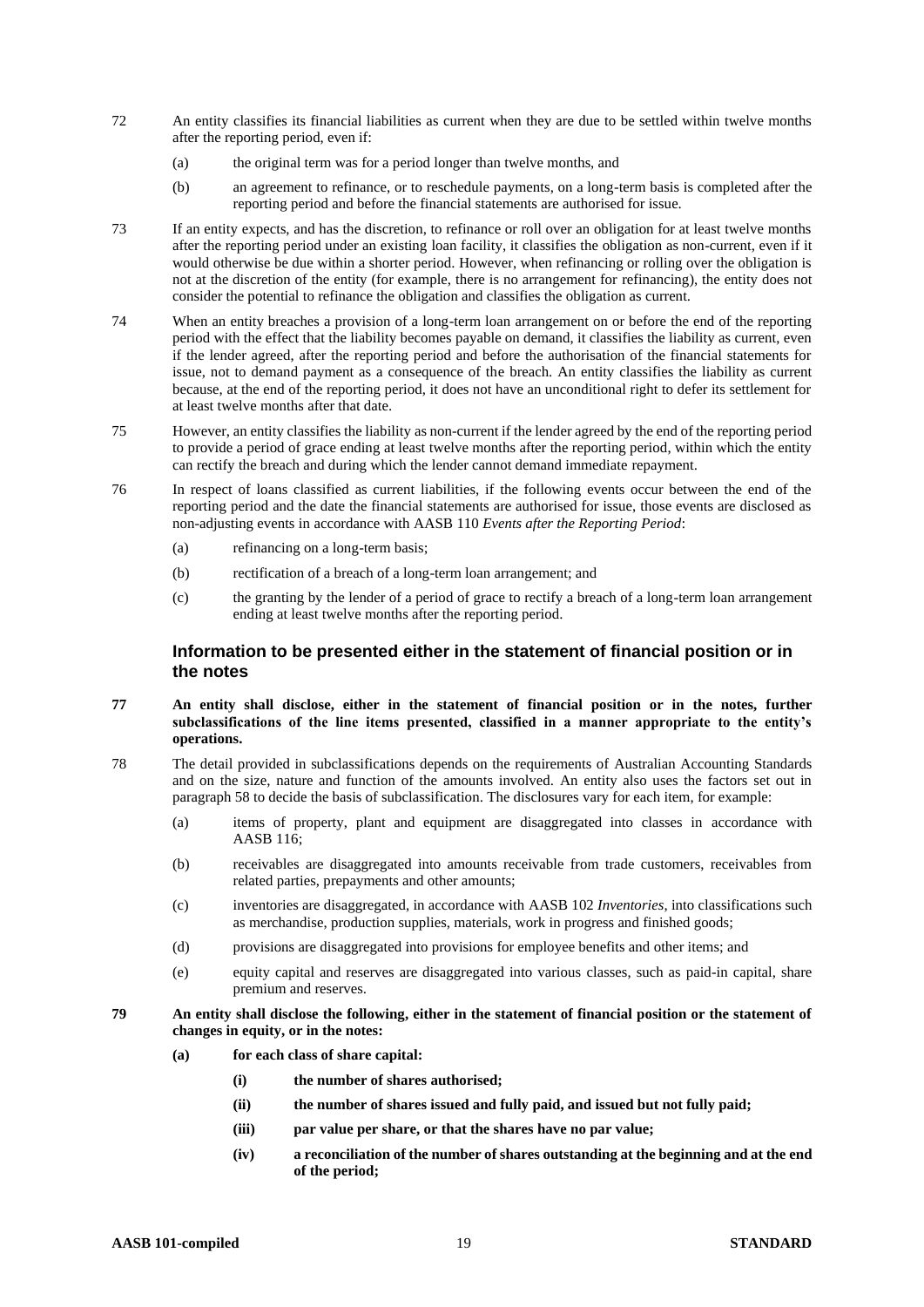- **(v) the rights, preferences and restrictions attaching to that class including restrictions on the distribution of dividends and the repayment of capital;**
- **(vi) shares in the entity held by the entity or by its subsidiaries or associates; and**
- **(vii) shares reserved for issue under options and contracts for the sale of shares, including terms and amounts; and**
- **(b) a description of the nature and purpose of each reserve within equity.**
- **80 An entity without share capital, such as a partnership or trust, shall disclose information equivalent to that required by paragraph 79(a), showing changes during the period in each category of equity interest, and the rights, preferences and restrictions attaching to each category of equity interest.**
- **80A If an entity has reclassified**
	- **(a) a puttable financial instrument classified as an equity instrument, or**
	- **(b) an instrument that imposes on the entity an obligation to deliver to another party a pro rata share of the net assets of the entity only on liquidation and is classified as an equity instrument**

**between financial liabilities and equity, it shall disclose the amount reclassified into and out of each category (financial liabilities or equity), and the timing and reason for that reclassification.**

## **Statement of profit or loss and other comprehensive income**

**81** [Deleted]

**81A The statement of profit or loss and other comprehensive income (statement of comprehensive income) shall present, in addition to the profit or loss and other comprehensive income sections:**

- **(a) profit or loss;**
- **(b) total other comprehensive income;**
- **(c) comprehensive income for the period, being the total of profit or loss and other comprehensive income.**

**If an entity presents a separate statement of profit or loss it does not present the profit or loss section in the statement presenting comprehensive income.**

- **81B An entity shall present the following items, in addition to the profit or loss and other comprehensive income sections, as allocation of profit or loss and other comprehensive income for the period:**
	- **(a) profit or loss for the period attributable to:**
		- **(i) non-controlling interests, and**
		- **(ii) owners of the parent.**
	- **(b) comprehensive income for the period attributable to:**
		- **(i) non-controlling interests, and**
		- **(ii) owners of the parent.**

**If an entity presents profit or loss in a separate statement it shall present (a) in that statement.**

### **Information to be presented in the profit or loss section or the statement of profit or loss**

**82 In addition to items required by other Australian Accounting Standards, the profit or loss section or the statement of profit or loss shall include line items that present the following amounts for the period:**

- **(a) revenue, presenting separately interest revenue calculated using the effective interest method;**
- **(aa) gains and losses arising from the derecognition of financial assets measured at amortised cost;**
- **(b) finance costs;**
- **(ba) impairment losses (including reversals of impairment losses or impairment gains) determined in accordance with Section 5.5 of AASB 9;**
- **(c) share of the profit or loss of associates and joint ventures accounted for using the equity method;**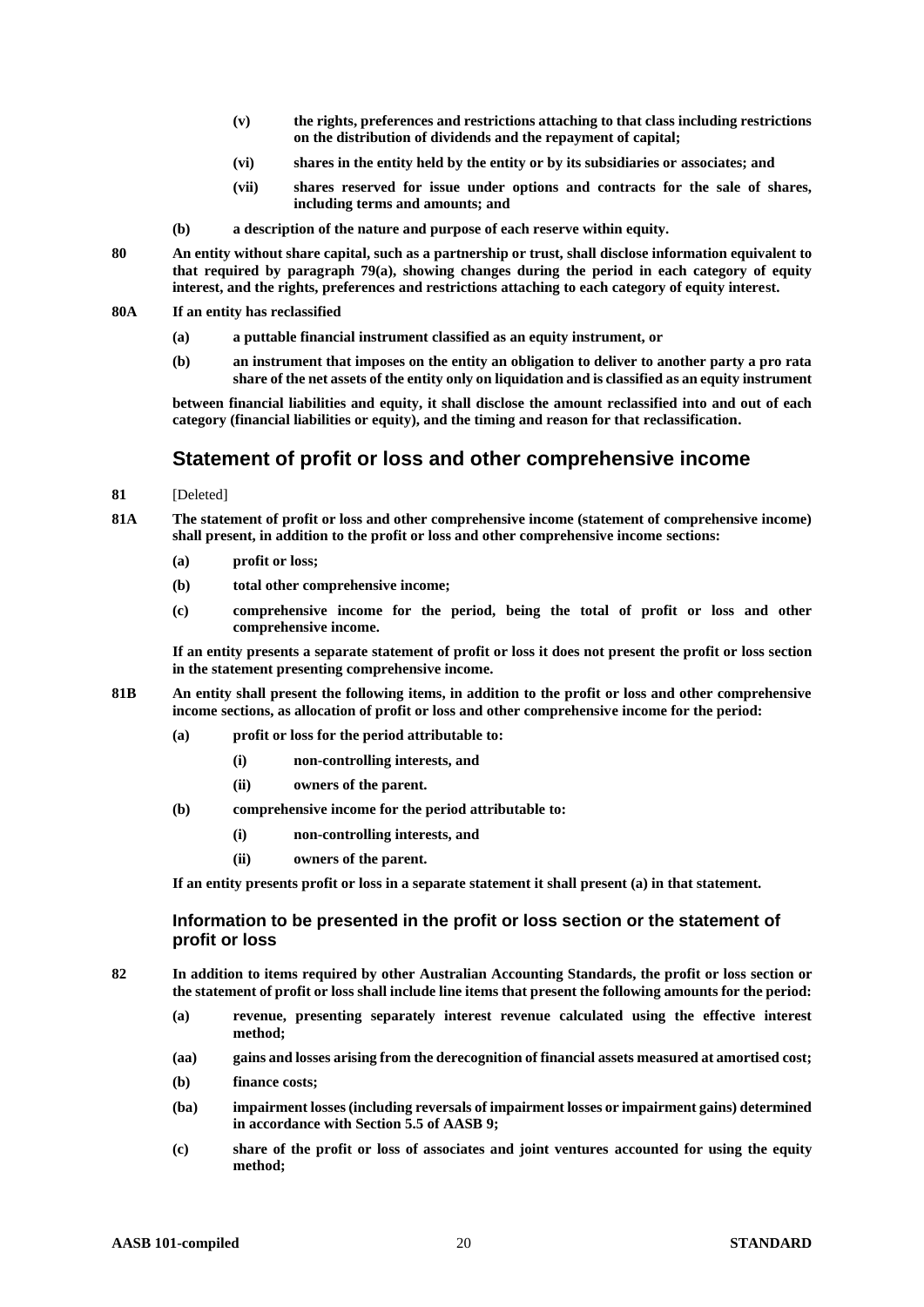- **(ca) if a financial asset is reclassified out of the amortised cost measurement category so that it is measured at fair value through profit or loss, any gain or loss arising from a difference between the previous amortised cost of the financial asset and its fair value at the reclassification date (as defined in AASB 9);**
- **(cb) if a financial asset is reclassified out of the fair value through other comprehensive income measurement category so that it is measured at fair value through profit or loss, any cumulative gain or loss previously recognised in other comprehensive income that is reclassified to profit or loss;**
- **(d) tax expense;**
- **(e)** [deleted]
- **(ea) a single amount for the total of discontinued operations (see AASB 5).**
- **(f)–(i)** [deleted]

#### **Information to be presented in the other comprehensive income section**

- **82A The other comprehensive income section shall present line items for the amounts for the period of:**
	- **(a) items of other comprehensive income (excluding amounts in paragraph (b)), classified by nature and grouped into those that, in accordance with other Australian Accounting Standards:**
		- **(i) will not be reclassified subsequently to profit or loss; and**
		- **(ii) will be reclassified subsequently to profit or loss when specific conditions are met.**
	- **(b) the share of the other comprehensive income of associates and joint ventures accounted for using the equity method, separated into the share of items that, in accordance with other Australian Accounting Standards:**
		- **(i) will not be reclassified subsequently to profit or loss; and**
		- **(ii) will be reclassified subsequently to profit or loss when specific conditions are met.**

**83–**

- **84** [Deleted]
- **85 An entity shall present additional line items (including by disaggregating the line items listed in paragraph 82), headings and subtotals in the statement(s) presenting profit or loss and other comprehensive income when such presentation is relevant to an understanding of the entity's financial performance.**
- 85A When an entity presents subtotals in accordance with paragraph 85, those subtotals shall:
	- (a) be comprised of line items made up of amounts recognised and measured in accordance with Australian Accounting Standards;
	- (b) be presented and labelled in a manner that makes the line items that constitute the subtotal clear and understandable;
	- (c) be consistent from period to period, in accordance with paragraph 45; and
	- (d) not be displayed with more prominence than the subtotals and totals required in Australian Accounting Standards for the statement(s) presenting profit or loss and other comprehensive income.
- 85B An entity shall present the line items in the statement(s) presenting profit or loss and other comprehensive income that reconcile any subtotals presented in accordance with paragraph 85 with the subtotals or totals required in Australian Accounting Standards for such statement(s).
- 86 Because the effects of an entity's various activities, transactions and other events differ in frequency, potential for gain or loss and predictability, disclosing the components of financial performance assists users in understanding the financial performance achieved and in making projections of future financial performance. An entity includes additional line items in the statement(s) presenting profit or loss and other comprehensive income and it amends the descriptions used and the ordering of items when this is necessary to explain the elements of financial performance. An entity considers factors including materiality and the nature and function of the items of income and expense. For example, a financial institution may amend the descriptions to provide information that is relevant to the operations of a financial institution. An entity does not offset income and expense items unless the criteria in paragraph 32 are met.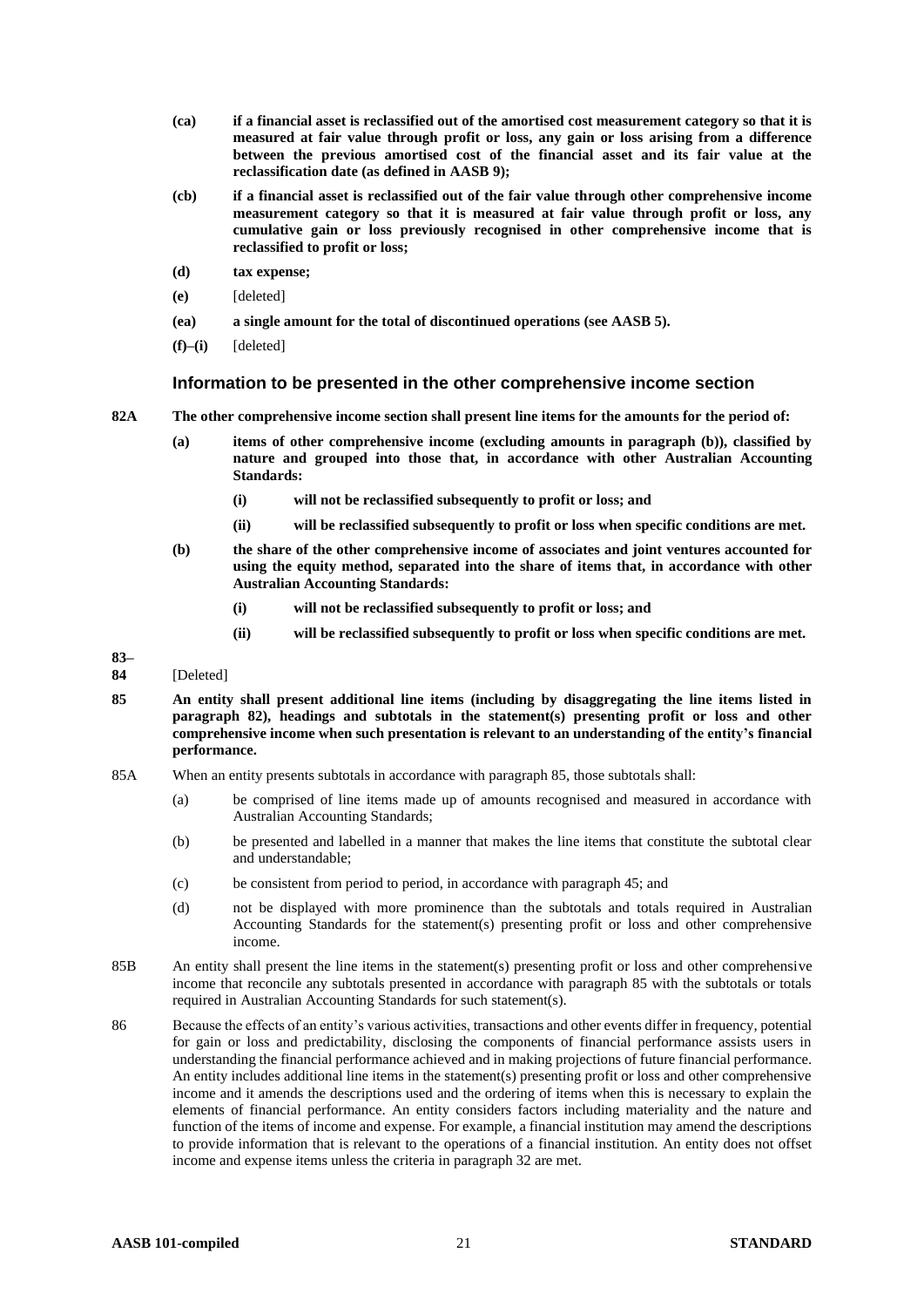**87 An entity shall not present any items of income or expense as extraordinary items, in the statement(s) presenting profit or loss and other comprehensive income or in the notes.**

### **Profit or loss for the period**

- **88 An entity shall recognise all items of income and expense in a period in profit or loss unless an Australian Accounting Standard requires or permits otherwise.**
- 89 Some Australian Accounting Standards specify circumstances when an entity recognises particular items outside profit or loss in the current period. AASB 108 specifies two such circumstances: the correction of errors and the effect of changes in accounting policies. Other Australian Accounting Standards require or permit components of other comprehensive income that meet the *Conceptual Framework*'s definition of income or expense to be excluded from profit or loss (see paragraph 7).
- AusCF89 Notwithstanding paragraph 89, in respect of AusCF entities, some Australian Accounting Standards specify circumstances when an entity recognises particular items outside profit or loss in the current period. AASB 108 specifies two such circumstances: the correction of errors and the effect of changes in accounting policies. Other Australian Accounting Standards require or permit components of other comprehensive income that meet the *Framework's*<sup>AusCF4</sup> definition of income or expense to be excluded from profit or loss (see paragraph 7).

### **Other comprehensive income for the period**

- **90 An entity shall disclose the amount of income tax relating to each item of other comprehensive income, including reclassification adjustments, either in the statement of profit or loss and other comprehensive income or in the notes.**
- 91 An entity may present items of other comprehensive income either:
	- (a) net of related tax effects, or
	- (b) before related tax effects with one amount shown for the aggregate amount of income tax relating to those items.

If an entity elects alternative (b), it shall allocate the tax between the items that might be reclassified subsequently to the profit or loss section and those that will not be reclassified subsequently to the profit or loss section.

#### **92 An entity shall disclose reclassification adjustments relating to components of other comprehensive income.**

- 93 Other Australian Accounting Standards specify whether and when amounts previously recognised in other comprehensive income are reclassified to profit or loss. Such reclassifications are referred to in this Standard as reclassification adjustments. A reclassification adjustment is included with the related component of other comprehensive income in the period that the adjustment is reclassified to profit or loss. These amounts may have been recognised in other comprehensive income as unrealised gains in the current or previous periods. Those unrealised gains must be deducted from other comprehensive income in the period in which the realised gains are reclassified to profit or loss to avoid including them in total comprehensive income twice.
- 94 An entity may present reclassification adjustments in the statement(s) of profit or loss and other comprehensive income or in the notes. An entity presenting reclassification adjustments in the notes presents the items of other comprehensive income after any related reclassification adjustments.
- 95 Reclassification adjustments arise, for example, on disposal of a foreign operation (see AASB 121) and when some hedged forecast cash flows affect profit or loss (see paragraph 6.5.11(d) of AASB 9 in relation to cash flow hedges).
- 96 Reclassification adjustments do not arise on changes in revaluation surplus recognised in accordance with AASB 116 or AASB 138 or on remeasurements of defined benefit plans recognised in accordance with AASB 119. These components are recognised in other comprehensive income and are not reclassified to profit or loss in subsequent periods. Changes in revaluation surplus may be transferred to retained earnings in subsequent periods as the asset is used or when it is derecognised (see AASB 116 and AASB 138). In accordance with AASB 9, reclassification adjustments do not arise if a cash flow hedge or the accounting for the time value of an option (or the forward element of a forward contract or the foreign currency basis spread of a financial instrument) result in amounts that are removed from the cash flow hedge reserve or a separate component of equity, respectively, and included directly in the initial cost or other carrying amount of an asset or a liability. These amounts are directly transferred to assets or liabilities.

AusCF4 The *Framework for the Preparation and Presentation of Financial Statements* was amended by the AASB in December 2013.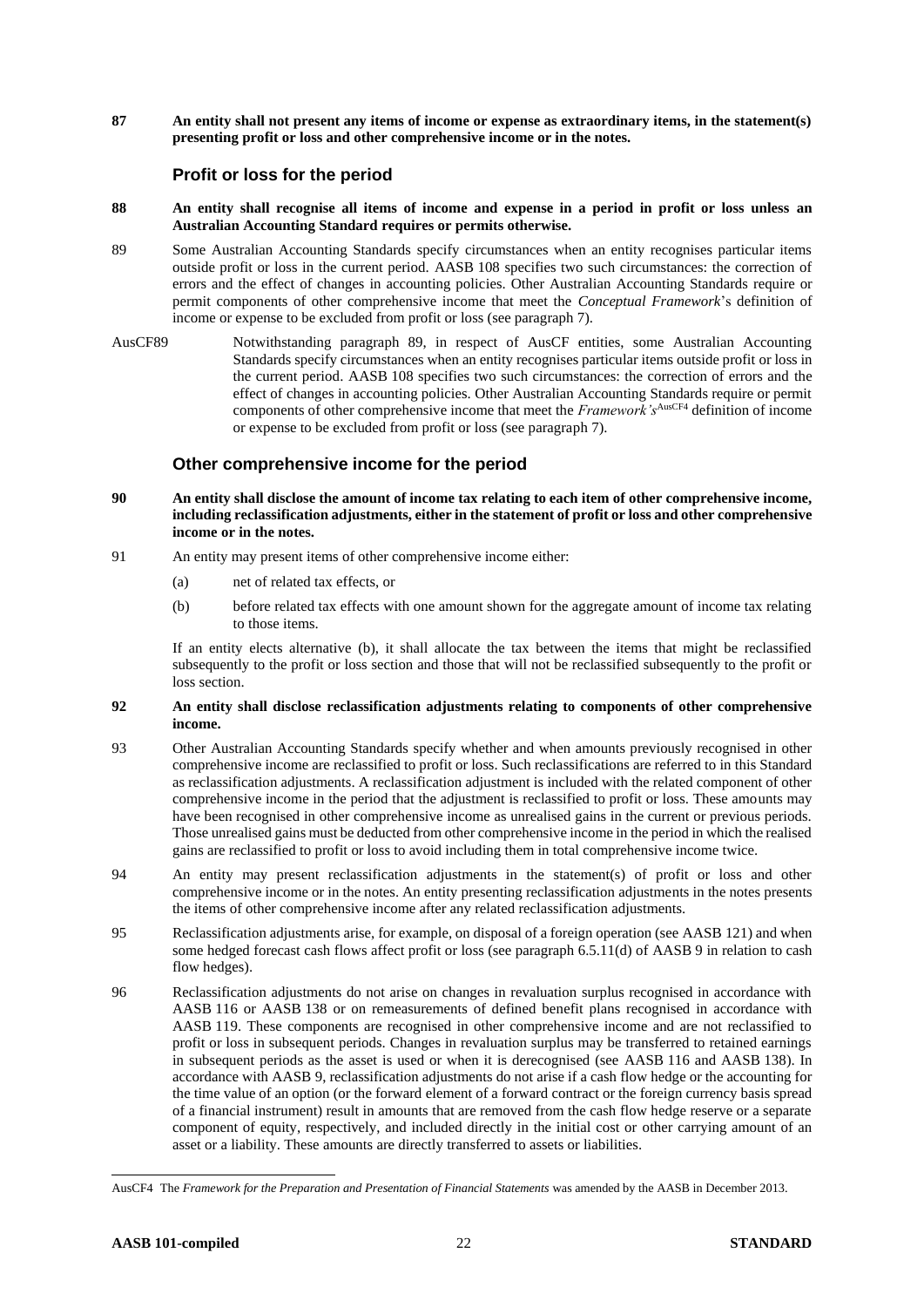### **Information to be presented in the statement(s) of profit or loss and other comprehensive income or in the notes**

#### **97 When items of income or expense are material, an entity shall disclose their nature and amount separately.**

- 98 Circumstances that would give rise to the separate disclosure of items of income and expense include:
	- (a) write-downs of inventories to net realisable value or of property, plant and equipment to recoverable amount, as well as reversals of such write-downs;
	- (b) restructurings of the activities of an entity and reversals of any provisions for the costs of restructuring;
	- (c) disposals of items of property, plant and equipment;
	- (d) disposals of investments;
	- (e) discontinued operations;
	- (f) litigation settlements; and
	- (g) other reversals of provisions.
- **99 An entity shall present an analysis of expenses recognised in profit or loss using a classification based on either their nature or their function within the entity, whichever provides information that is reliable and more relevant.**
- 100 Entities are encouraged to present the analysis in paragraph 99 in the statement(s) presenting profit or loss and other comprehensive income.
- 101 Expenses are subclassified to highlight components of financial performance that may differ in terms of frequency, potential for gain or loss and predictability. This analysis is provided in one of two forms.
- 102 The first form of analysis is the 'nature of expense' method. An entity aggregates expenses within profit or loss according to their nature (for example, depreciation, purchases of materials, transport costs, employee benefits and advertising costs), and does not reallocate them among functions within the entity. This method may be simple to apply because no allocations of expenses to functional classifications are necessary. An example of a classification using the nature of expense method is as follows:

| Revenue                                                       |   | X   |
|---------------------------------------------------------------|---|-----|
| Other income                                                  |   | X   |
| Changes in inventories of finished goods and work in progress | X |     |
| Raw materials and consumables used                            | X |     |
| Employee benefits expense                                     | X |     |
| Depreciation and amortisation expense                         | X |     |
| Other expenses                                                | X |     |
| Total expenses                                                |   | (X) |
| Profit before tax                                             |   | х   |

103 The second form of analysis is the 'function of expense' or 'cost of sales' method and classifies expenses according to their function as part of cost of sales or, for example, the costs of distribution or administrative activities. At a minimum, an entity discloses its cost of sales under this method separately from other expenses. This method can provide more relevant information to users than the classification of expenses by nature, but allocating costs to functions may require arbitrary allocations and involve considerable judgement. An example of a classification using the function of expense method is as follows:

| Revenue       | X.  |
|---------------|-----|
| Cost of sales | (X) |
| Gross profit  | X.  |
| Other income  | X.  |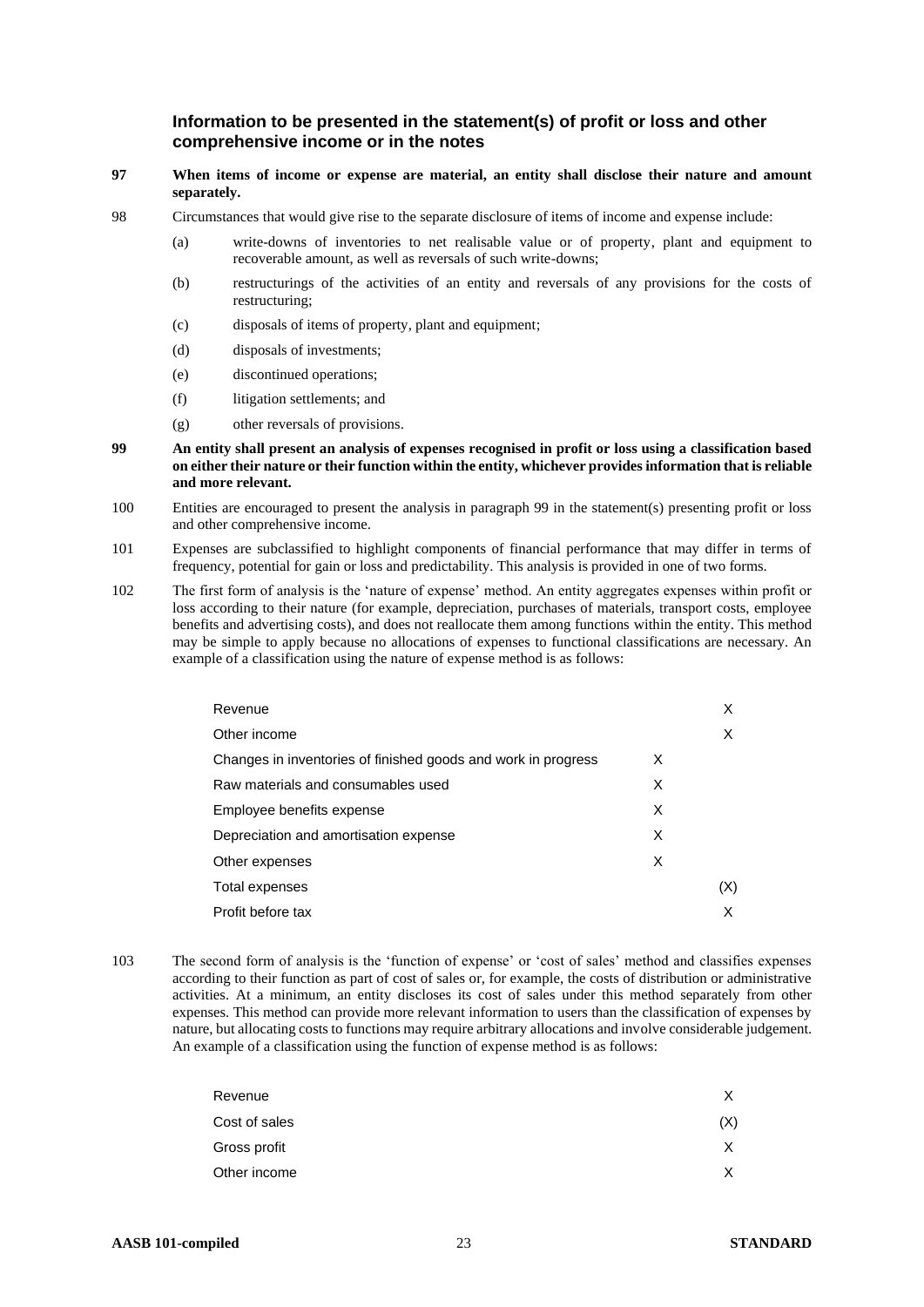| Distribution costs      | (X) |
|-------------------------|-----|
| Administrative expenses | (X) |
| Other expenses          | (X) |
| Profit before tax       |     |
|                         |     |

#### **104 An entity classifying expenses by function shall disclose additional information on the nature of expenses, including depreciation and amortisation expense and employee benefits expense.**

105 The choice between the function of expense method and the nature of expense method depends on historical and industry factors and the nature of the entity. Both methods provide an indication of those costs that might vary, directly or indirectly, with the level of sales or production of the entity. Because each method of presentation has merit for different types of entities, this Standard requires management to select the presentation that is reliable and more relevant. However, because information on the nature of expenses is useful in predicting future cash flows, additional disclosure is required when the function of expense classification is used. In paragraph 104, 'employee benefits' has the same meaning as in AASB 119.

# **Statement of changes in equity**

### **Information to be presented in the statement of changes in equity**

- **106 An entity shall present a statement of changes in equity as required by paragraph 10. The statement of changes in equity includes the following information:**
	- **(a) total comprehensive income for the period, showing separately the total amounts attributable to owners of the parent and to non-controlling interests;**
	- **(b) for each component of equity, the effects of retrospective application or retrospective restatement recognised in accordance with AASB 108; and**
	- **(c)** [deleted]
	- **(d) for each component of equity, a reconciliation between the carrying amount at the beginning and the end of the period, separately (as a minimum) disclosing changes resulting from:**
		- **(i) profit or loss;**
		- **(ii) other comprehensive income; and**
		- **(iii) transactions with owners in their capacity as owners, showing separately contributions by and distributions to owners and changes in ownership interests in subsidiaries that do not result in a loss of control.**

### **Information to be presented in the statement of changes in equity or in the notes**

- **106A For each component of equity an entity shall present, either in the statement of changes in equity or in the notes, an analysis of other comprehensive income by item (see paragraph 106(d)(ii)).**
- **107 An entity shall present, either in the statement of changes in equity or in the notes, the amount of dividends recognised as distributions to owners during the period, and the related amount of dividends per share.**
- 108 In paragraph 106, the components of equity include, for example, each class of contributed equity, the accumulated balance of each class of other comprehensive income and retained earnings.
- 109 Changes in an entity's equity between the beginning and the end of the reporting period reflect the increase or decrease in its net assets during the period. Except for changes resulting from transactions with owners in their capacity as owners (such as equity contributions, reacquisitions of the entity's own equity instruments and dividends) and transaction costs directly related to such transactions, the overall change in equity during a period represents the total amount of income and expense, including gains and losses, generated by the entity's activities during that period.
- 110 AASB 108 requires retrospective adjustments to effect changes in accounting policies, to the extent practicable, except when the transition provisions in another Australian Accounting Standard require otherwise. AASB 108 also requires restatements to correct errors to be made retrospectively, to the extent practicable. Retrospective adjustments and retrospective restatements are not changes in equity but they are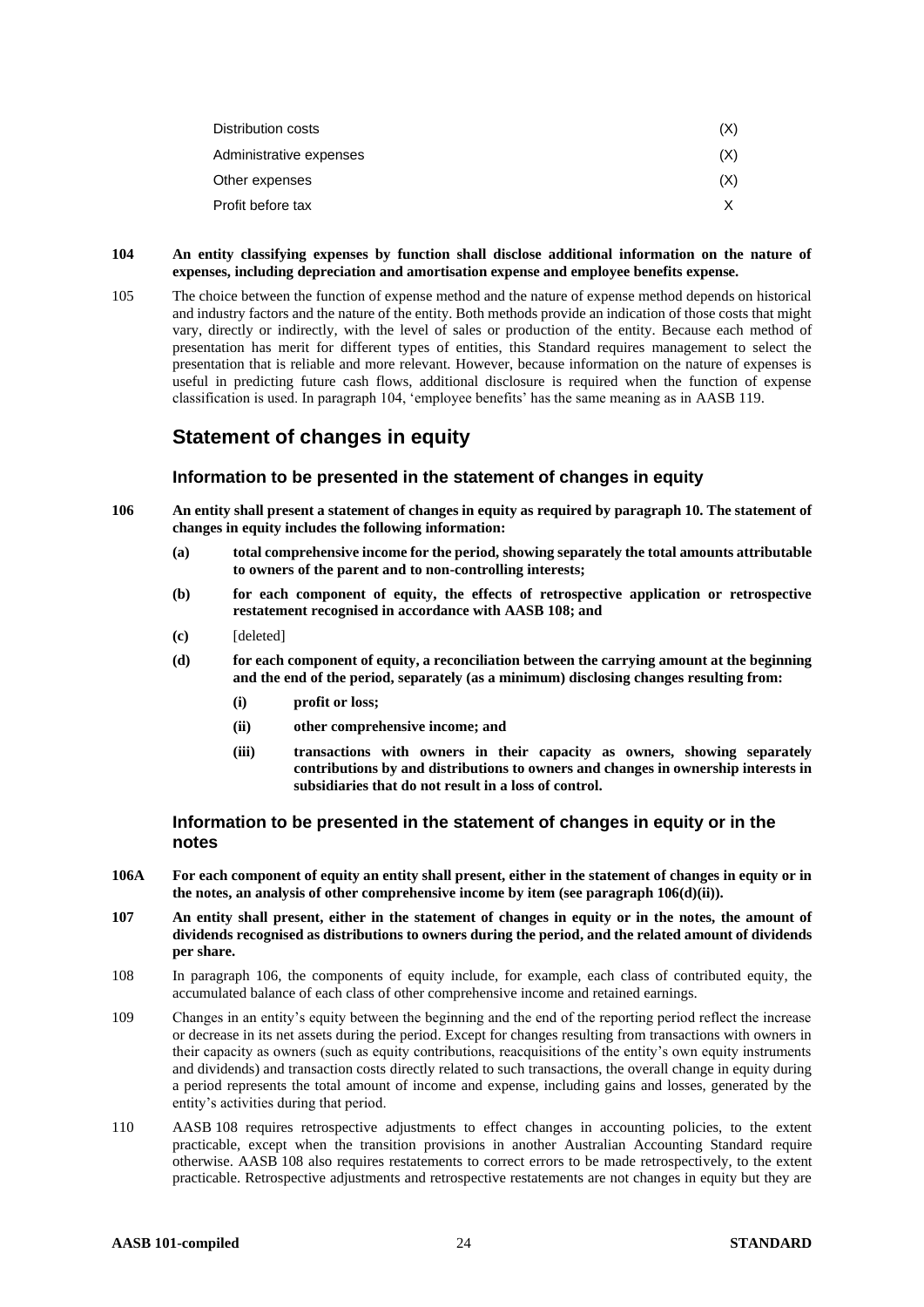adjustments to the opening balance of retained earnings, except when an Australian Accounting Standard requires retrospective adjustment of another component of equity. Paragraph 106(b) requires disclosure in the statement of changes in equity of the total adjustment to each component of equity resulting from changes in accounting policies and, separately, from corrections of errors. These adjustments are disclosed for each prior period and the beginning of the period.

# **Statement of cash flows**

111 Cash flow information provides users of financial statements with a basis to assess the ability of the entity to generate cash and cash equivalents and the needs of the entity to utilise those cash flows. AASB 107 sets out requirements for the presentation and disclosure of cash flow information.

### **Notes**

#### **Structure**

- **112 The notes shall:**
	- **(a) present information about the basis of preparation of the financial statements and the specific accounting policies used in accordance with paragraphs 117–124;**
	- **(b) disclose the information required by Australian Accounting Standards that is not presented elsewhere in the financial statements; and**
	- **(c) provide information that is not presented elsewhere in the financial statements, but is relevant to an understanding of any of them.**
- **113 An entity shall, as far as practicable, present notes in a systematic manner. In determining a systematic manner, the entity shall consider the effect on the understandability and comparability of its financial statements. An entity shall cross-reference each item in the statements of financial position and in the statement(s) of profit or loss and other comprehensive income, and in the statements of changes in equity and of cash flows to any related information in the notes.**
- 114 Examples of systematic ordering or grouping of the notes include:
	- (a) giving prominence to the areas of its activities that the entity considers to be most relevant to an understanding of its financial performance and financial position, such as grouping together information about particular operating activities;
	- (b) grouping together information about items measured similarly such as assets measured at fair value; or
	- (c) following the order of the line items in the statement(s) of profit or loss and other comprehensive income and the statement of financial position, such as:
		- (i) statement of compliance with IFRSs (see paragraph 16);
		- (ii) significant accounting policies applied (see paragraph 117);
		- (iii) supporting information for items presented in the statements of financial position and in the statement(s) of profit or loss and other comprehensive income, and in the statements of changes in equity and of cash flows, in the order in which each statement and each line item is presented; and
		- (iv) other disclosures, including:
			- (1) contingent liabilities (see AASB 137) and unrecognised contractual commitments; and
			- (2) non-financial disclosures, eg the entity's financial risk management objectives and policies (see AASB 7).
- 115 [Deleted]
- 116 An entity may present notes providing information about the basis of preparation of the financial statements and specific accounting policies as a separate section of the financial statements.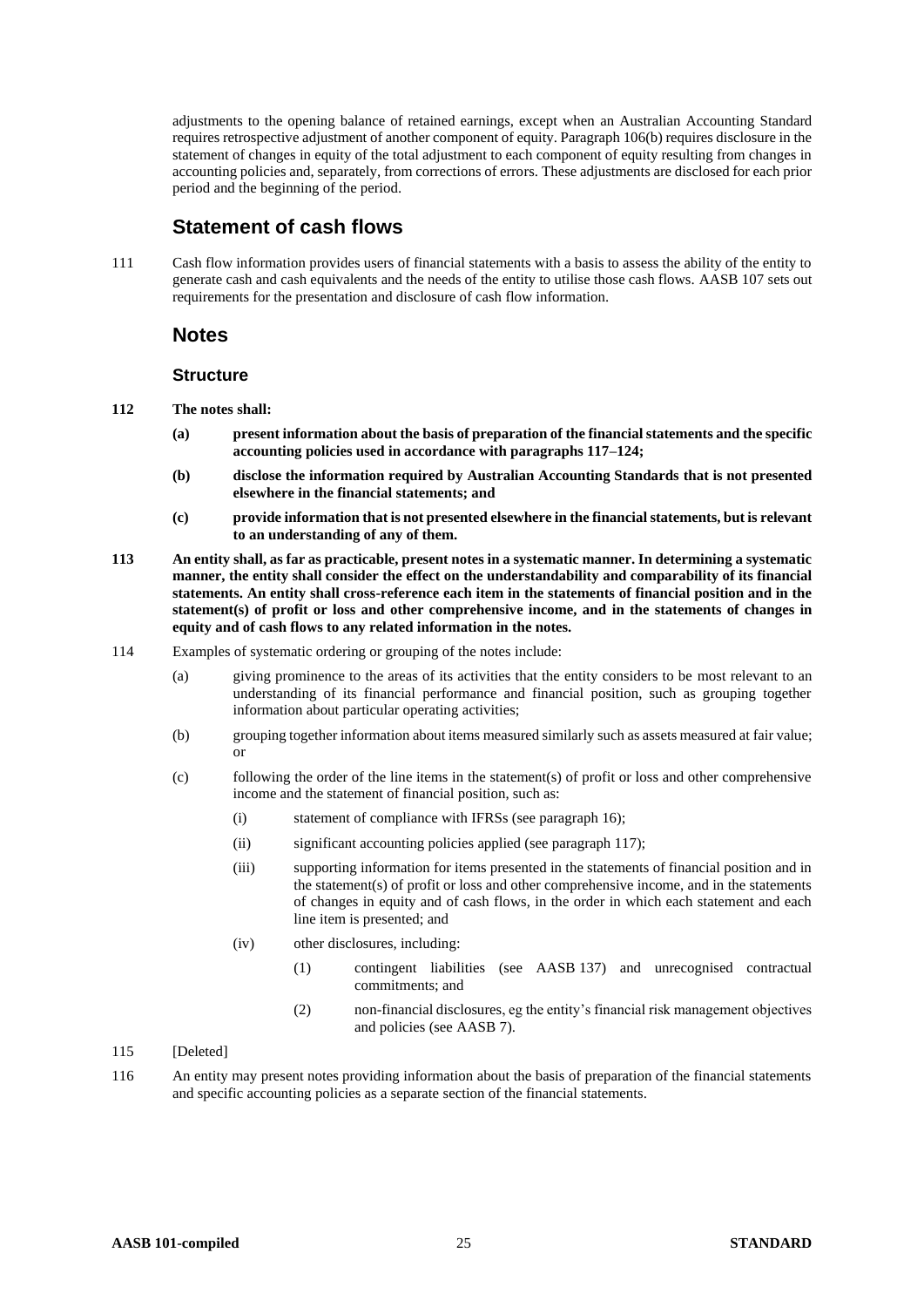### **Disclosure of accounting policies**

- **117 An entity shall disclose its significant accounting policies comprising:**
	- **(a) the measurement basis (or bases) used in preparing the financial statements; and**
	- **(b) the other accounting policies used that are relevant to an understanding of the financial statements.**
- 118 It is important for an entity to inform users of the measurement basis or bases used in the financial statements (for example, historical cost, current cost, net realisable value, fair value or recoverable amount) because the basis on which an entity prepares the financial statements significantly affects users' analysis. When an entity uses more than one measurement basis in the financial statements, for example when particular classes of assets are revalued, it is sufficient to provide an indication of the categories of assets and liabilities to which each measurement basis is applied.
- 119 In deciding whether a particular accounting policy should be disclosed, management considers whether disclosure would assist users in understanding how transactions, other events and conditions are reflected in reported financial performance and financial position. Each entity considers the nature of its operations and the policies that the users of its financial statements would expect to be disclosed for that type of entity. Disclosure of particular accounting policies is especially useful to users when those policies are selected from alternatives allowed in Australian Accounting Standards. An example is disclosure of whether an entity applies the fair value or cost model to its investment property (see AASB 140 *Investment Property*). Some Australian Accounting Standards specifically require disclosure of particular accounting policies, including choices made by management between different policies they allow. For example, AASB 116 requires disclosure of the measurement bases used for classes of property, plant and equipment.
- 120 [Deleted]
- 121 An accounting policy may be significant because of the nature of the entity's operations even if amounts for current and prior periods are not material. It is also appropriate to disclose each significant accounting policy that is not specifically required by Australian Accounting Standards but the entity selects and applies in accordance with AASB 108.
- **122 An entity shall disclose, along with its significant accounting policies or other notes, the judgements, apart from those involving estimations (see paragraph 125), that management has made in the process of applying the entity's accounting policies and that have the most significant effect on the amounts recognised in the financial statements.**
- 123 In the process of applying the entity's accounting policies, management makes various judgements, apart from those involving estimations, that can significantly affect the amounts it recognises in the financial statements. For example, management makes judgements in determining:
	- (a) [deleted]
	- (b) when substantially all the significant risks and rewards of ownership of financial assets and, for lessors, assets subject to leases are transferred to other entities;
	- (c) whether, in substance, particular sales of goods are financing arrangements and therefore do not give rise to revenue; and
	- (d) whether the contractual terms of a financial asset give rise on specified dates to cash flows that are solely payments of principal and interest on the principal amount outstanding.
- 124 Some of the disclosures made in accordance with paragraph 122 are required by other Australian Accounting Standards. For example, AASB 12 *Disclosure of Interests in Other Entities* requires an entity to disclose the judgements it has made in determining whether it controls another entity. AASB 140 *Investment Property* requires disclosure of the criteria developed by the entity to distinguish investment property from owneroccupied property and from property held for sale in the ordinary course of business, when classification of the property is difficult.

### **Sources of estimation uncertainty**

- **125 An entity shall disclose information about the assumptions it makes about the future, and other major sources of estimation uncertainty at the end of the reporting period, that have a significant risk of resulting in a material adjustment to the carrying amounts of assets and liabilities within the next financial year. In respect of those assets and liabilities, the notes shall include details of:**
	- **(a) their nature, and**
	- **(b) their carrying amount as at the end of the reporting period.**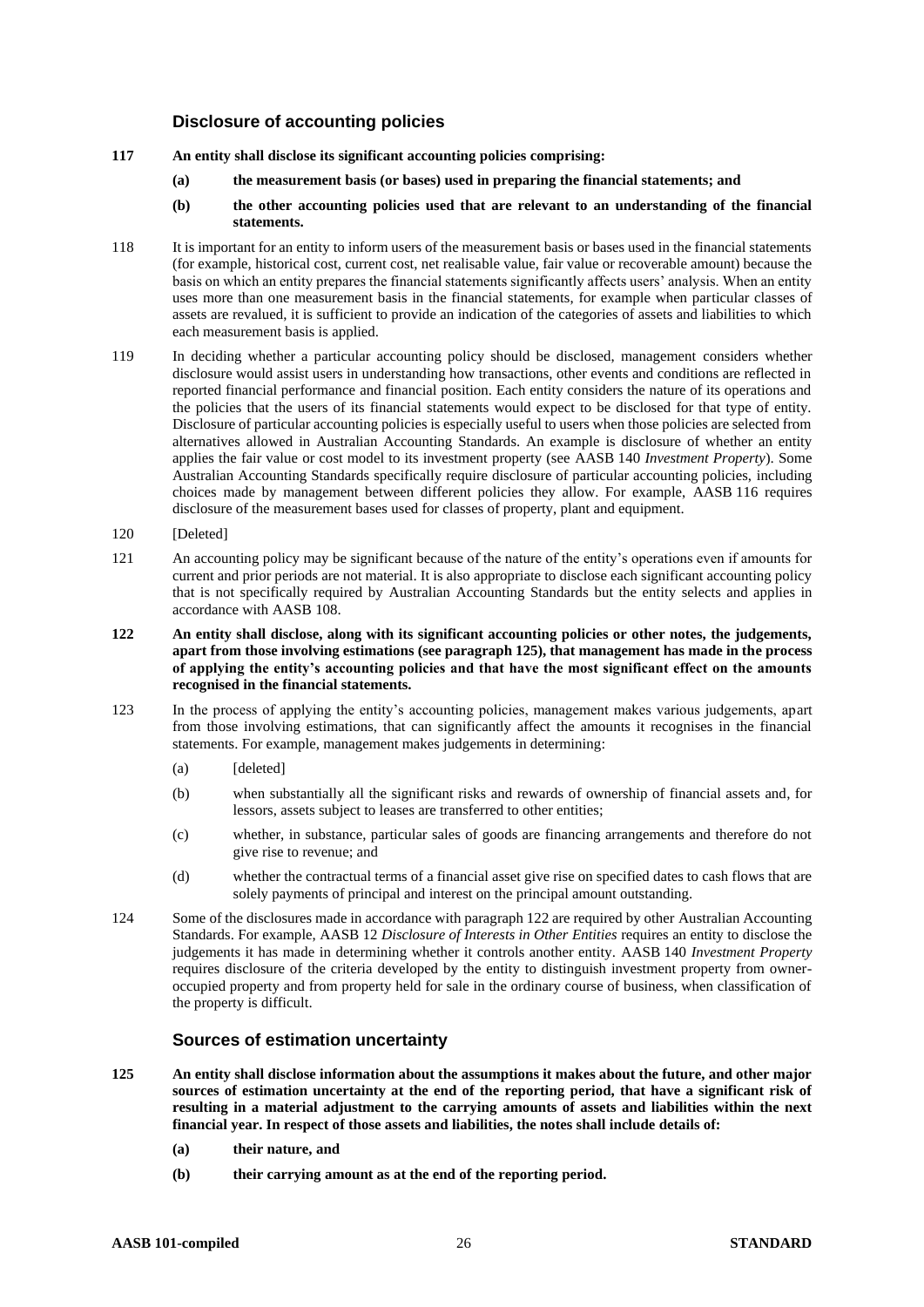- 126 Determining the carrying amounts of some assets and liabilities requires estimation of the effects of uncertain future events on those assets and liabilities at the end of the reporting period. For example, in the absence of recently observed market prices, future-oriented estimates are necessary to measure the recoverable amount of classes of property, plant and equipment, the effect of technological obsolescence on inventories, provisions subject to the future outcome of litigation in progress, and long-term employee benefit liabilities such as pension obligations. These estimates involve assumptions about such items as the risk adjustment to cash flows or discount rates, future changes in salaries and future changes in prices affecting other costs.
- 127 The assumptions and other sources of estimation uncertainty disclosed in accordance with paragraph 125 relate to the estimates that require management's most difficult, subjective or complex judgements. As the number of variables and assumptions affecting the possible future resolution of the uncertainties increases, those judgements become more subjective and complex, and the potential for a consequential material adjustment to the carrying amounts of assets and liabilities normally increases accordingly.
- 128 The disclosures in paragraph 125 are not required for assets and liabilities with a significant risk that their carrying amounts might change materially within the next financial year if, at the end of the reporting period, they are measured at fair value based on a quoted price in an active market for an identical asset or liability. Such fair values might change materially within the next financial year but these changes would not arise from assumptions or other sources of estimation uncertainty at the end of the reporting period.
- 129 An entity presents the disclosures in paragraph 125 in a manner that helps users of financial statements to understand the judgements that management makes about the future and about other sources of estimation uncertainty. The nature and extent of the information provided vary according to the nature of the assumption and other circumstances. Examples of the types of disclosures an entity makes are:
	- (a) the nature of the assumption or other estimation uncertainty;
	- (b) the sensitivity of carrying amounts to the methods, assumptions and estimates underlying their calculation, including the reasons for the sensitivity;
	- (c) the expected resolution of an uncertainty and the range of reasonably possible outcomes within the next financial year in respect of the carrying amounts of the assets and liabilities affected; and
	- (d) an explanation of changes made to past assumptions concerning those assets and liabilities, if the uncertainty remains unresolved.
- 130 This Standard does not require an entity to disclose budget information or forecasts in making the disclosures in paragraph 125.
- 131 Sometimes it is impracticable to disclose the extent of the possible effects of an assumption or another source of estimation uncertainty at the end of the reporting period. In such cases, the entity discloses that it is reasonably possible, on the basis of existing knowledge, that outcomes within the next financial year that are different from the assumption could require a material adjustment to the carrying amount of the asset or liability affected. In all cases, the entity discloses the nature and carrying amount of the specific asset or liability (or class of assets or liabilities) affected by the assumption.
- 132 The disclosures in paragraph 122 of particular judgements that management made in the process of applying the entity's accounting policies do not relate to the disclosures of sources of estimation uncertainty in paragraph 125.
- 133 Other Australian Accounting Standards require the disclosure of some of the assumptions that would otherwise be required in accordance with paragraph 125. For example, AASB 137 requires disclosure, in specified circumstances, of major assumptions concerning future events affecting classes of provisions. AASB 13 *Fair Value Measurement* requires disclosure of significant assumptions (including the valuation technique(s) and inputs) the entity uses when measuring the fair values of assets and liabilities that are carried at fair value.

### **Capital**

- **134 An entity shall disclose information that enables users of its financial statements to evaluate the entity's objectives, policies and processes for managing capital.**
- 135 To comply with paragraph 134, the entity discloses the following:
	- (a) qualitative information about its objectives, policies and processes for managing capital, including:
		- (i) a description of what it manages as capital;
		- (ii) when an entity is subject to externally imposed capital requirements, the nature of those requirements and how those requirements are incorporated into the management of capital; and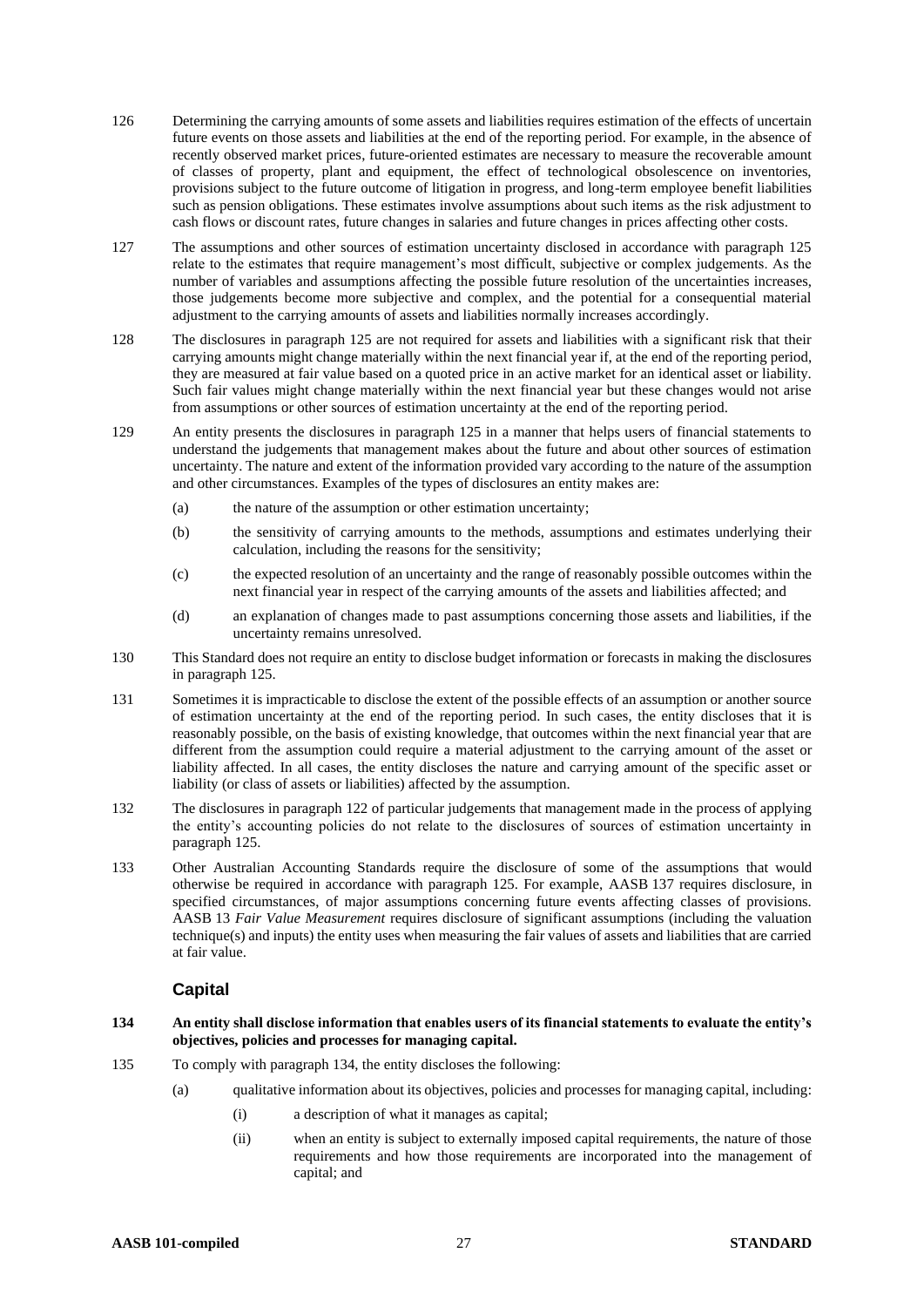- (iii) how it is meeting its objectives for managing capital.
- (b) summary quantitative data about what it manages as capital. Some entities regard some financial liabilities (eg some forms of subordinated debt) as part of capital. Other entities regard capital as excluding some components of equity (eg components arising from cash flow hedges).
- (c) any changes in (a) and (b) from the previous period.
- (d) whether during the period it complied with any externally imposed capital requirements to which it is subject.
- (e) when the entity has not complied with such externally imposed capital requirements, the consequences of such non-compliance.

The entity bases these disclosures on the information provided internally to key management personnel.

- 136 An entity may manage capital in a number of ways and be subject to a number of different capital requirements. For example, a conglomerate may include entities that undertake insurance activities and banking activities and those entities may operate in several jurisdictions. When an aggregate disclosure of capital requirements and how capital is managed would not provide useful information or distorts a financial statement user' understanding of an entity's capital resources, the entity shall disclose separate information for each capital requirement to which the entity is subject.
- Aus136.1 [Deleted by the AASB]
- AusCFAus136.1 In respect of AusCF entities, an entity that is required to prepare financial reports in accordance with Part 2M.3 of the Corporations Act and that is not a reporting entity need not present the disclosures required by paragraphs 134–136.
- Aus136.2 [Deleted by the AASB]
- AusCFAus136.2 Notwithstanding paragraph AusCFAus136.1, in respect of AusCF entities, a not-for-profit entity need not present the disclosures required by paragraphs 134–136.

#### **Puttable financial instruments classified as equity**

- **136A For puttable financial instruments classified as equity instruments, an entity shall disclose (to the extent not disclosed elsewhere):**
	- **(a) summary quantitative data about the amount classified as equity;**
	- **(b) its objectives, policies and processes for managing its obligation to repurchase or redeem the instruments when required to do so by the instrument holders, including any changes from the previous period;**
	- **(c) the expected cash outflow on redemption or repurchase of that class of financial instruments; and**
	- **(d) information about how the expected cash outflow on redemption or repurchase was determined.**

### **Other disclosures**

- **137 An entity shall disclose in the notes:**
	- **(a) the amount of dividends proposed or declared before the financial statements were authorised for issue but not recognised as a distribution to owners during the period, and the related amount per share; and**
	- **(b) the amount of any cumulative preference dividends not recognised.**
- **138 An entity shall disclose the following, if not disclosed elsewhere in information published with the financial statements:**
	- **(a) the domicile and legal form of the entity, its country of incorporation and the address of its registered office (or principal place of business, if different from the registered office);**
	- **(b) a description of the nature of the entity's operations and its principal activities;**
	- **(c) the name of the parent and the ultimate parent of the group; and**
	- **(d) if it is a limited life entity, information regarding the length of its life.**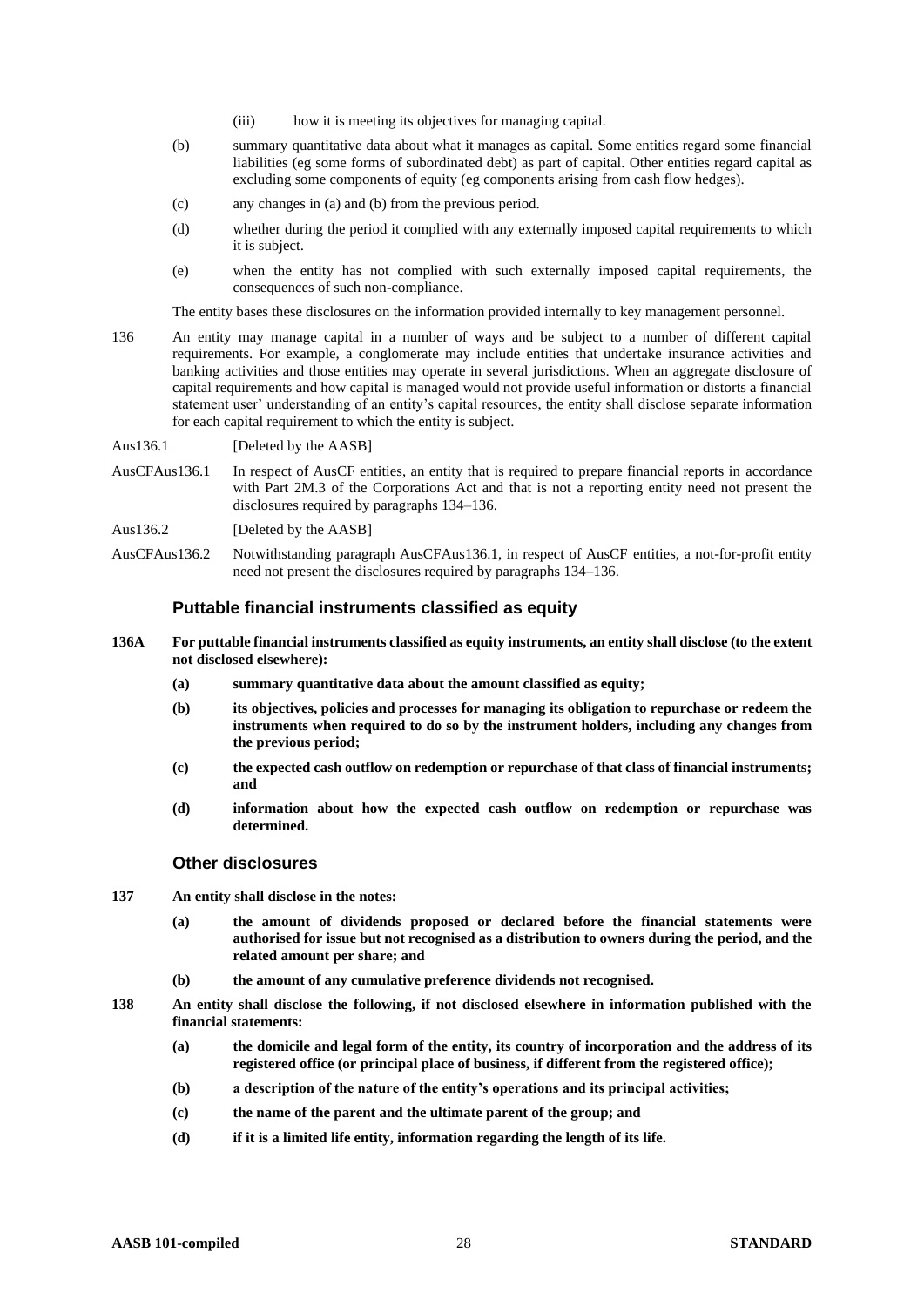# **Transition and effective date**

- 139 An entity shall apply this Standard for annual periods beginning on or after 1 January 2018. Earlier application is permitted for periods beginning after 24 July 2014 but before 1 January 2018. If an entity adopts this Standard for an earlier period, it shall disclose that fact.
- 139A–
- 139D [Deleted by the AASB]
- 139E [Deleted]
- 139F [Deleted by the AASB]
- 139G [Deleted]
- 139H–
- 139L [Deleted by the AASB]
- 139M [Deleted]
- 139N AASB 2014-5 *Amendments to Australian Accounting Standards arising from AASB 15*, issued in December 2014, amended paragraph 34 in the previous version of this Standard. An entity shall apply that amendment when it applies AASB 15.
- 139O AASB 2010-7 *Amendments to Australian Accounting Standards arising from AASB 9 (December 2010)* (as amended), AASB 2014-1 *Amendments to Australian Accounting Standards* and AASB 2014-7 *Amendments to Australian Accounting Standards arising from AASB 9 (December 2014)*, amended the previous version of this Standard as follows: amended paragraphs Aus1.8, 7, 68, 71, 82, 93, 95, 96, 106 and 123 and deleted paragraph 139E. Paragraph 139G, added by AASB 2010-7, was deleted by AASB 2014-1. Paragraph 139M, added by AASB 2014-1, was deleted by AASB 2014-7. An entity shall apply those amendments when it applies AASB 9.
- 139P AASB 2015-2 *Amendments to Australian Accounting Standards – Disclosure Initiative: Amendments to AASB 101*, issued in January 2015, amended the previous version of this Standard as follows: amended paragraphs Aus1.8, 10, 31, 54–55, 82A, 85, 113–114, 117, 119 and 122, added paragraphs 30A, 55A and 85A–85B and deleted paragraphs 115 and 120. An entity shall apply those amendments for annual periods beginning on or after 1 January 2016. Earlier application is permitted. Entities are not required to disclose the information required by paragraphs 28–30 of AASB 108 in relation to these amendments.
- 139Q AASB 16 *Leases*, issued in February 2016, amended paragraph 123. An entity shall apply that amendment when it applies AASB 16.
- 139S AASB 2019-1 *Amendments to Australian Accounting Standards – References to the Conceptual Framework*, issued in 2019, added AusCF paragraphs, amended paragraphs 15, 19–20, 23–24, 28, 89, Aus7.2 and RDR15.1, and deleted paragraphs Aus136.1 and Aus136.2. An entity shall apply those amendments for annual periods beginning on or after 1 January 2020. Earlier application is permitted if at the same time an entity also applies all other amendments made by AASB 2019-1. An entity shall apply the amendments to AASB 101 retrospectively in accordance with AASB 108 *Accounting Policies, Changes in Accounting Estimates and Errors*. However, if an entity determines that retrospective application would be impracticable or would involve undue cost or effort, it shall apply the amendments to AASB 101 by reference to paragraphs 23–28, 50–53 and 54F of AASB 108.
- 139T AASB 2018-7 *Amendments to Australian Accounting Standards – Definition of Material*, issued in December 2018, amended paragraph 7 of AASB 101 and paragraph 5 of AASB 108, and deleted paragraph 6 of AASB 108. An entity shall apply those amendments prospectively for annual periods beginning on or after 1 January 2020. Earlier application is permitted. If an entity applies those amendments for an earlier period, it shall disclose that fact.

# **Withdrawal of IAS 1 (revised 2003)**

140 [Deleted by the AASB]

# **Commencement of the legislative instrument**

Aus140.1 [Repealed]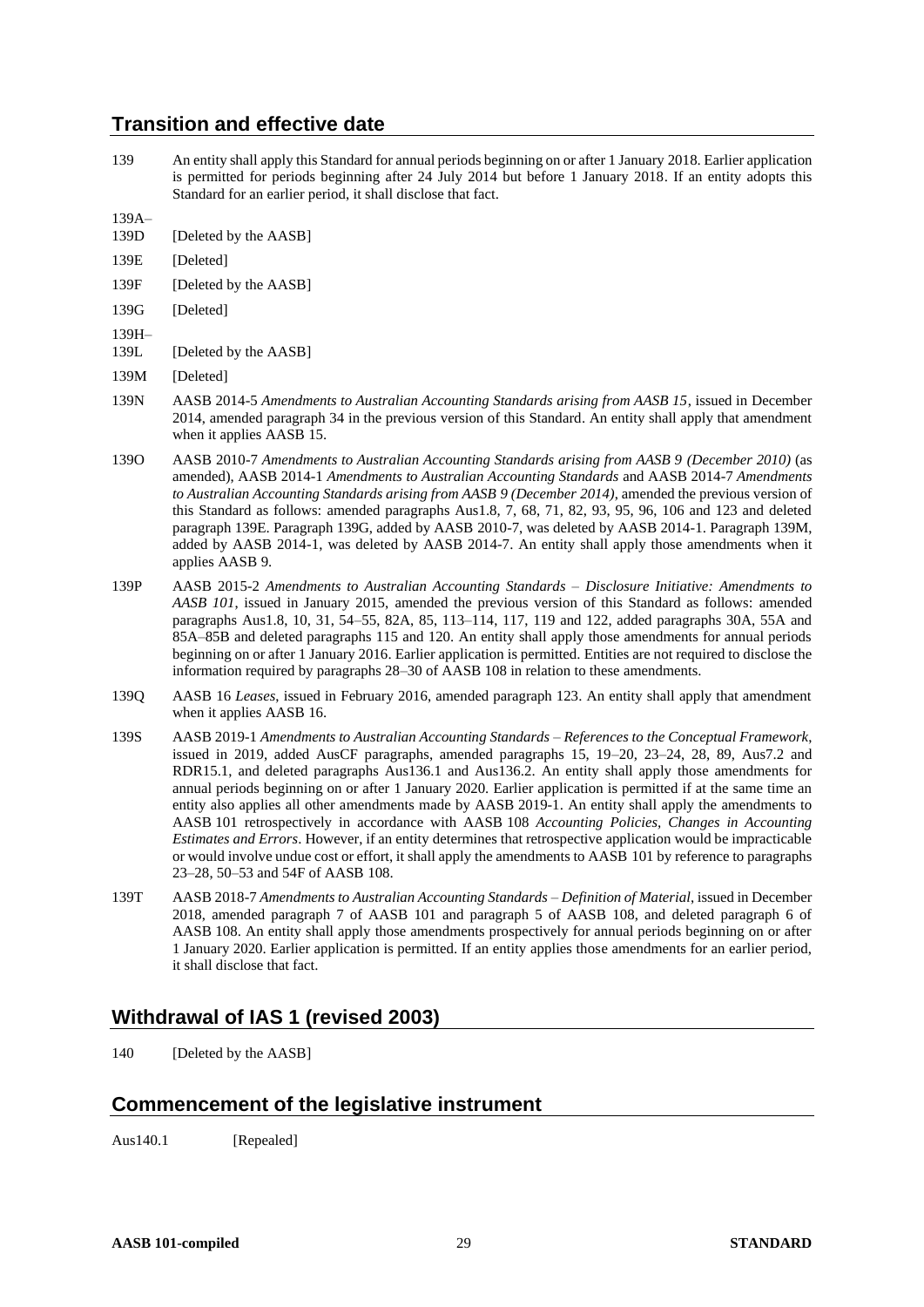# **Withdrawal of AASB pronouncements**

Aus140.2 This Standard repeals AASB 101 *Presentation of Financial Statements* issued in September 2007. Despite the repeal, after the time this Standard starts to apply under section 334 of the Corporations Act (either generally or in relation to an individual entity), the repealed Standard continues to apply in relation to any period ending before that time as if the repeal had not occurred.

> [Note: When this Standard applies under section 334 of the Corporations Act (either generally or in relation to an individual entity), it supersedes the application of the repealed Standard.]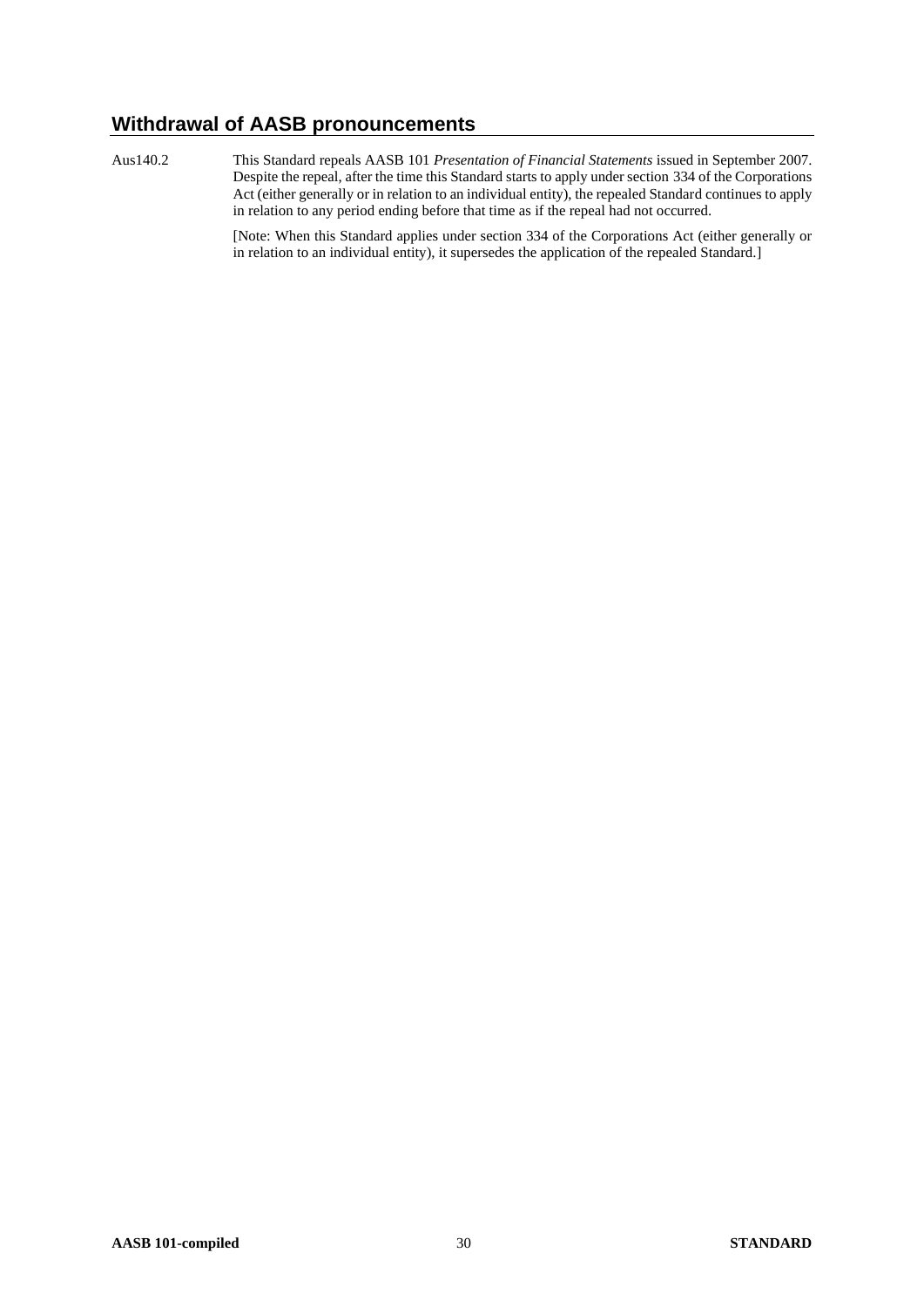# **Appendix A Australian defined terms**

*This appendix is an integral part of AASB 101.*

Aus7.1 [Deleted by the AASB]

- **Aus7.2 In respect of public sector entities,** *local governments***,** *governments* **and most, if not all,**  *government departments* **are reporting entities:**
	- *government* **means the Australian Government, the Government of the Australian Capital Territory, New South Wales, the Northern Territory, Queensland, South Australia, Tasmania, Victoria or Western Australia.**
	- *government department* **means a government controlled entity, created pursuant to administrative arrangements or otherwise designated as a government department by the government which controls it.**
	- *local government* **means an entity comprising all entities controlled by a governing body elected or appointed pursuant to a Local Government Act or similar legislation.**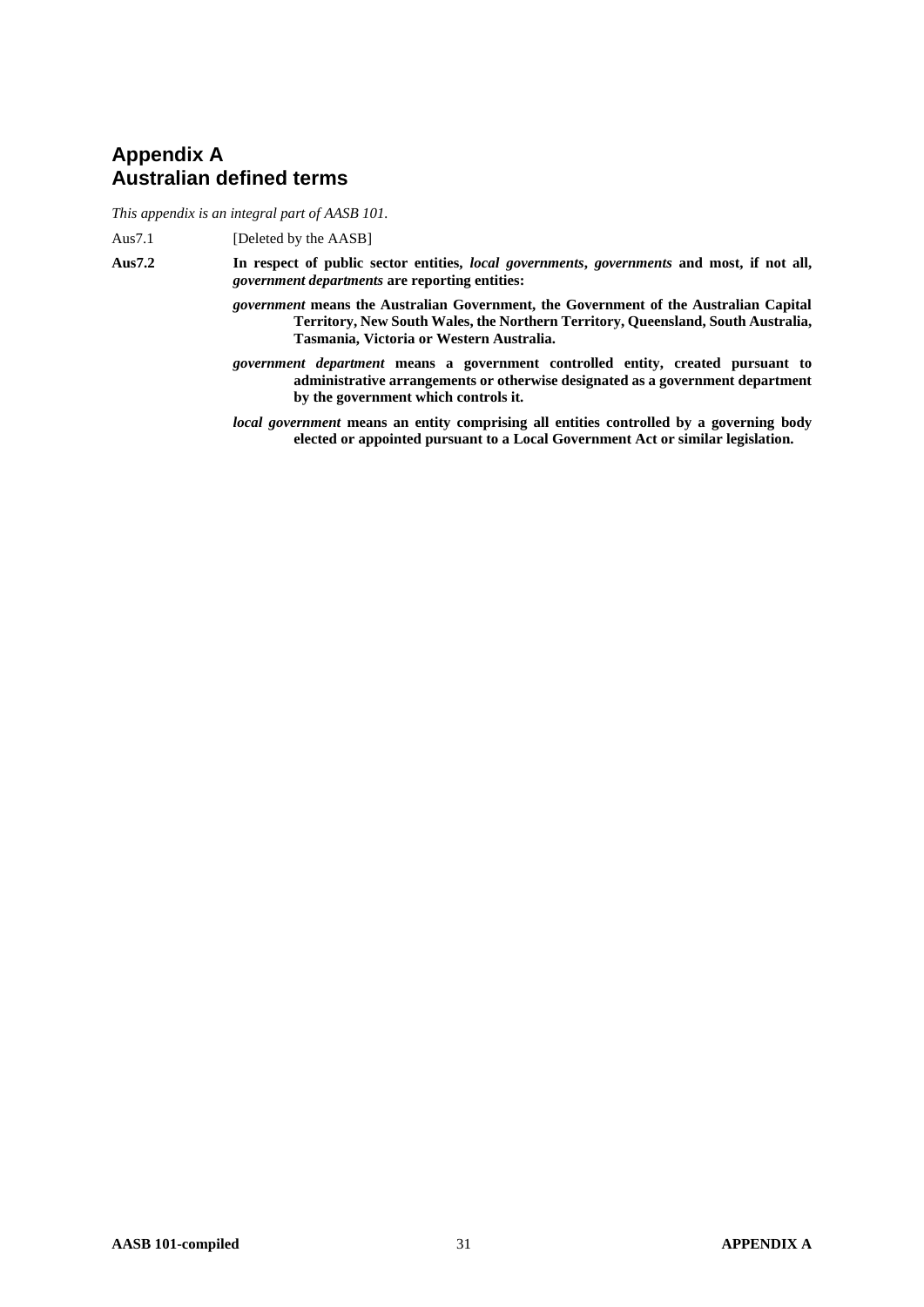# **Appendix B Australian simplified disclosures for Tier 2 entities**

*This appendix is an integral part of the Standard.*

**AusB1 This Standard does not apply to entities preparing general purpose financial statements that apply AASB 1060** *General Purpose Financial Statements – Simplified Disclosures for For-Profit and Not-for-Profit Tier 2 Entities.*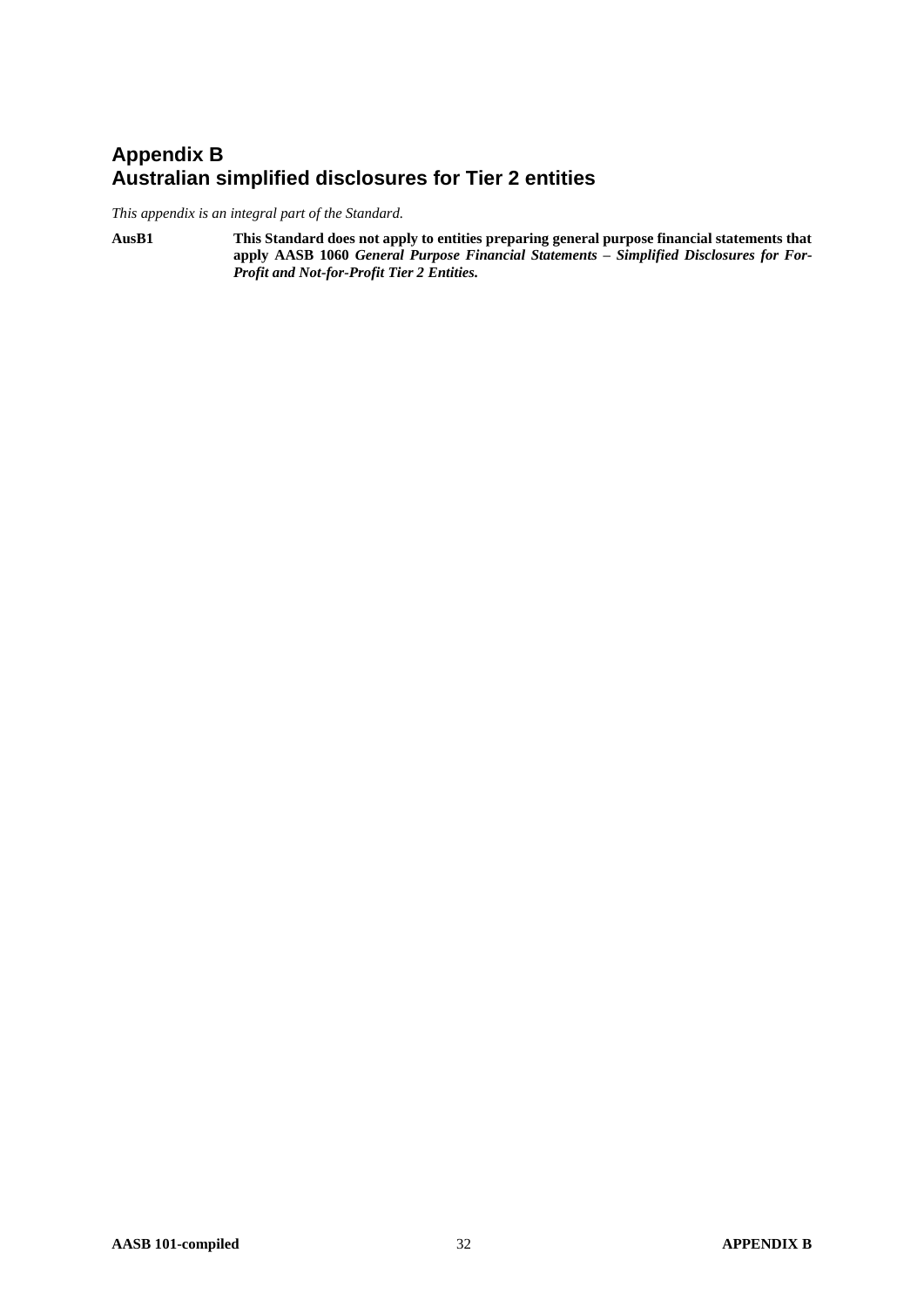# **Compilation details Accounting Standard AASB 101** *Presentation of Financial Statements* **(as amended)**

#### *Compilation details are not part of AASB 101.*

This compiled Standard applies to annual periods beginning on or after 1 January 2022 but before 1 January 2023. It takes into account amendments up to and including 20 December 2021 and was prepared on 7 April 2022 by the staff of the Australian Accounting Standards Board (AASB).

This compilation is not a separate Accounting Standard made by the AASB. Instead, it is a representation of AASB 101 (July 2015) as amended by other Accounting Standards, which are listed in the table below.

| <b>Standard</b>    | Date made   | <b>FRL</b> identifier | Commence-<br>ment date | <b>Effective date</b><br><i>(annual periods</i><br>$\ldots$ on or after $\ldots$ ) | Application.<br>saving or<br>transitional<br>provisions |
|--------------------|-------------|-----------------------|------------------------|------------------------------------------------------------------------------------|---------------------------------------------------------|
| <b>AASB 101</b>    | 24 Jul 2015 | F2015L01626           | 31 Dec 2017            | (beginning) 1 Jan 2018                                                             | (a) below<br>see                                        |
| AASB 16            | 23 Feb 2016 | F2016L00233           | 31 Dec 2018            | (beginning) 1 Jan 2019                                                             | see (b) below                                           |
| AASB 1058          | 9 Dec 2016  | F2017L00042           | 31 Dec 2018            | (beginning) 1 Jan 2019                                                             | (b) below<br>see                                        |
| AASB 2016-7        | 9 Dec 2016  | F2017L00043           | 31 Dec 2016            | (beginning) 1 Jan 2017                                                             | see (c) below                                           |
| AASB <sub>17</sub> | 19 Jul 2017 | F2017L01184           | 31 Dec 2022            | (beginning) 1<br>Jan 2023                                                          | not compiled*                                           |
| AASB 2017-5        | 12 Dec 2017 | F2018L00067           | 31 Dec 2017            | (beginning) 1<br>Jan 2018                                                          | see (d) below                                           |
| AASB 2018-7        | 18 Dec 2018 | F2019L00021           | 31 Dec 2019            | (beginning) 1 Jan 2020                                                             | see (e) below                                           |
| AASB 2019-1        | 21 May 2019 | F2019L00966           | 31 Dec 2019            | (beginning) 1 Jan 2020                                                             | see (e) below                                           |
| AASB 2020-1        | 5 Mar 2020  | F2020L00283           | 31 Dec 2021            | <i>(beginning)</i> 1 Jan 2023                                                      | not compiled*                                           |
| AASB 1060          | 6 Mar 2020  | F2020L00288           | 30 Jun 2021            | (beginning) 1 Jul 2021                                                             | see (f) below                                           |
| AASB 2020-6        | 10 Aug 2020 | F2020L01049           | 31 Dec 2021            | <i>(beginning)</i> 1 Jan 2022                                                      | see (a) below                                           |
| AASB 2021-2        | 30 Mar 2021 | F2021L00471           | 31 Dec 2022            | (beginning) 1 Jan 2023                                                             | not compiled*                                           |
| AASB 2021-7        | 20 Dec 2021 | F2021L01883           | 31 Dec 2021            | <i>(beainnina)</i> 1 Jan 2022                                                      | see (h) below                                           |

# **Table of Standards**

\* The amendments made by this Standard are not included in this compilation, which presents the principal Standard as applicable to annual periods beginning on or after 1 January 2022 but before 1 January 2023.

(a) Entities may elect to apply this Standard to annual periods beginning after 24 July 2014 but before 1 January 2018.

(b) Entities may elect to apply this Standard to annual periods beginning before 1 January 2019, provided that AASB 15 *Revenue from Contracts with Customers* is also applied to the same period.

- (c) AASB 2016-7 deferred the effective date of AASB 15 (and its consequential amendments in AASB 2014-5) for not-for-profit entities to annual reporting periods beginning on or after 1 January 2019, instead of 1 January 2018. However, earlier application of AASB 101 (2015) incorporating the text that relates to AASB 15 is permitted, provided that AASB 15 is also applied.
- (d) Entities may elect to apply this Standard to annual periods beginning before 1 January 2018.
- (e) Entities may elect to apply this Standard to annual periods beginning before 1 January 2020.
- (f) Entities may elect to apply this Standard to annual periods beginning before 1 July 2021.
- (g) AASB 2020-6 deferred the effective date of the amendments set out in AASB 2020-1 *Amendments to Australian Accounting Standards – Classification of Liabilities as Current or Non-current* to annual periods beginning on or after 1 January 2023, instead of 1 January 2022. However, earlier application of those amendments to annual periods beginning before 1 January 2023 is permitted.
- (h) Entities may elect to apply this Standard to annual periods beginning before 1 January 2022.

# **Table of amendments**

| <b>Paragraph affected</b> | <b>How affected</b> | By  [paragraph/page]  |
|---------------------------|---------------------|-----------------------|
| AusCF1                    | added               | AASB 2019-1 [page 14] |
|                           | amended             | AASB 2018-7 [page 5]  |
|                           | amended             | AASB 2021-7 [29]      |
| 15                        | amended             | AASB 2019-1 [page 14] |
| AusCF15                   | added               | AASB 2019-1 [page 14] |
| Aus16.2                   | deleted             | AASB 1058 [page 22]   |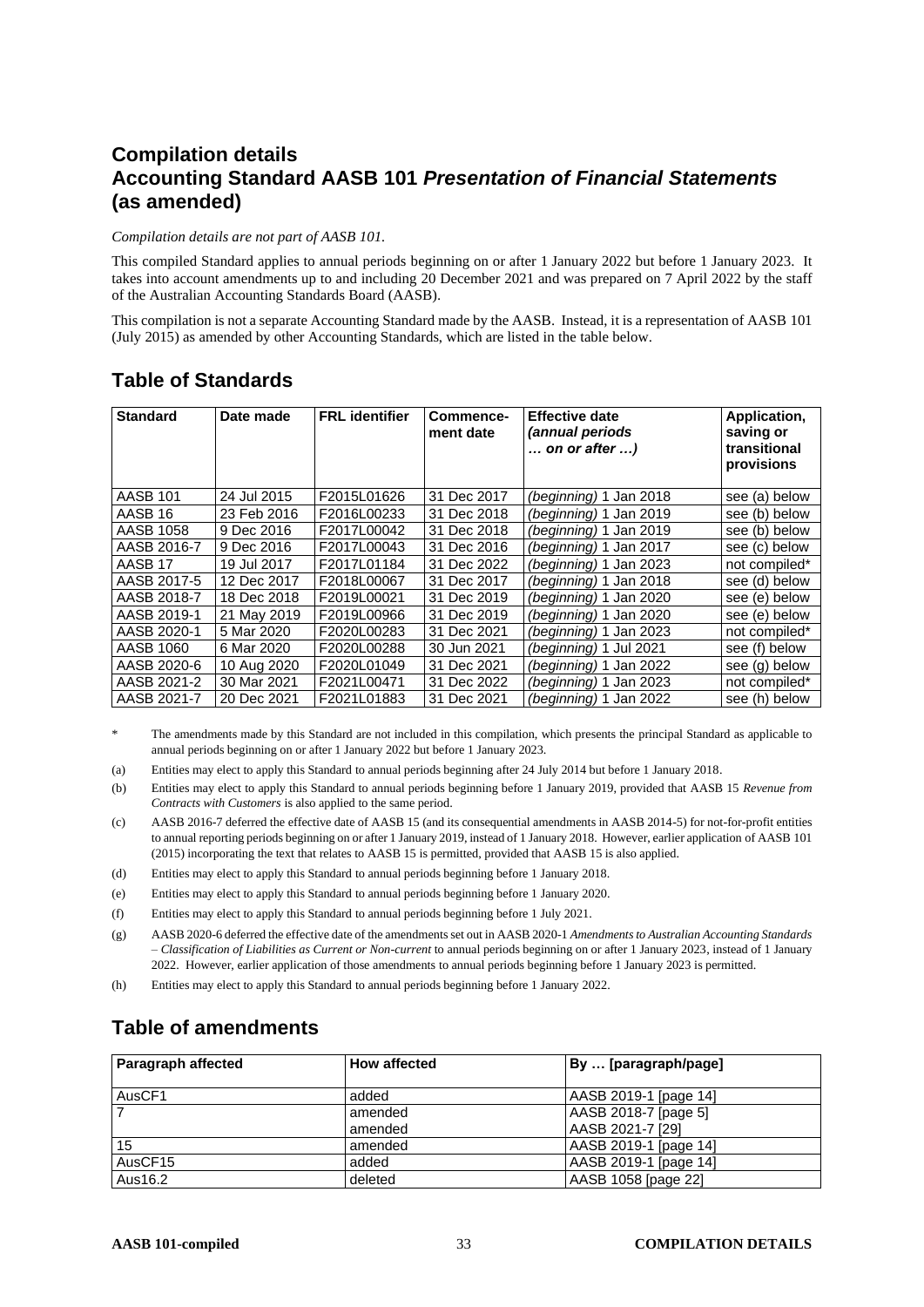| <b>Paragraph affected</b> | <b>How affected</b> | By  [paragraph/page]         |
|---------------------------|---------------------|------------------------------|
| 19-20                     | amended             | AASB 2019-1 [page 14]        |
| Aus19.1                   | amended             | AASB 1060 [page 60]          |
| AusCF19-AusCF20           | added               | AASB 2019-1 [page 14]        |
| $23 - 24$                 | amended             | AASB 2019-1 [page 15]        |
| AusCF23-AusCF24           | added               | AASB 2019-1 [page 15]        |
| 28                        | amended             | AASB 2019-1 [page 16]        |
| AusCF28                   | added               | AASB 2019-1 [page 16]        |
| 89                        | amended             | AASB 2019-1 [page 16]        |
| AusCF89                   | added               | AASB 2019-1 [page 16]        |
| 95                        | amended             | AASB 2017-5 [22]             |
| 123                       | amended             | AASB 16 [page 46]            |
| Aus136.1                  | amended             | AASB 2017-5 [23]             |
|                           | deleted             | AASB 2019-1 [page 17]        |
| AusCFAus136.1             | added               | AASB 2019-1 [page 17]        |
| Aus136.2                  | deleted             | AASB 2019-1 [page 17]        |
| AusCFAus136.2             | added               | AASB 2019-1 [page 17]        |
| 139Q                      | added               | AASB 16 [page 46]            |
| 139S                      | added               | AASB 2019-1 [page 17]        |
| 139T                      | added               | AASB 2018-7 [page 6]         |
| Aus140.1                  | repealed            | Legislation Act 2003, s. 48D |
| Appendix A - Aus7.2       | amended             | AASB 2019-1 [page 17]        |
| Appendix B - RDR15.1      | amended             | AASB 2019-1 [page 17]        |
| Appendix B - AusCFRDR15.1 | added               | AASB 2019-1 [page 17]        |
| Appendix B                | replaced            | AASB 1060 [page 61]          |